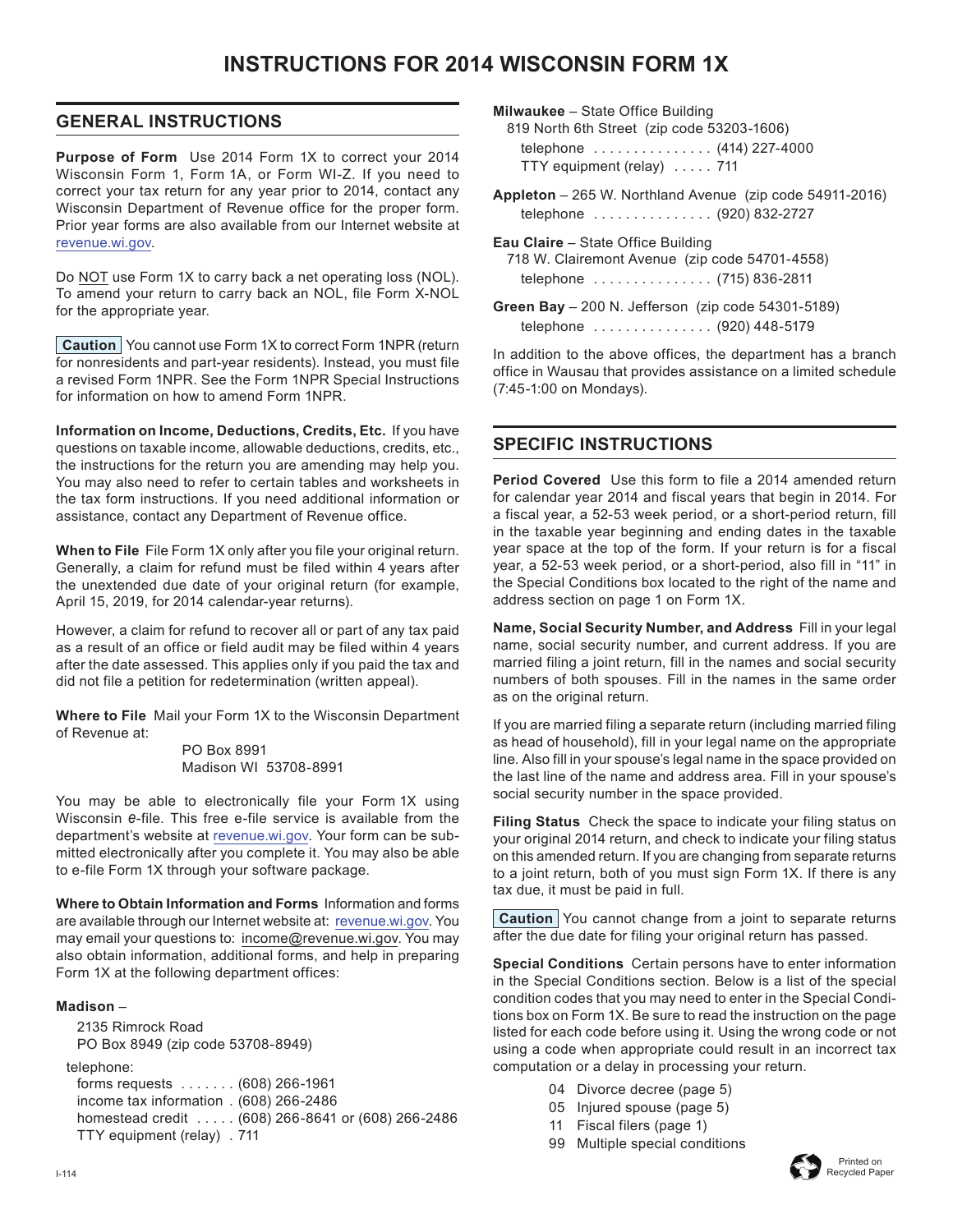## **LINE INSTRUCTIONS**

If you are changing an amount on any line, fill in the corrected amount on that line.

If you are not changing an amount on a line, fill in the amount from your 2014 return as originally filed or as you later amended it. If your latest filed return was changed or audited by the Department of Revenue, use the corrected figures from the adjustment notice.

Explain all changes in the space provided on page 3 of Form 1X.

Certain lines have space for additional information. (For example, line 29 has spaces on which to enter the number of qualifying children and your federal earned income credit.) If you are changing the amount on any of these lines, fill in the corrected information in the space provided. If you are not changing the amount on these lines, fill in the information as reported on your original return.

If you are changing from separate returns to a joint return, fill in the combined amounts from both spouses' separate returns.

**Line 1** Fill in the correct amount of Wisconsin income. The amount on this line corresponds to the amount on:

- Line 13 of Form 1,
- Line 12 of Form 1A,
- Line 1 of Form WI-Z,
- Line 1 of a previously filed Form 1X.

**Caution** The amount to fill in on line 1 is the amount of Wisconsin income from your original return (or as you later amended it or as adjusted by the department) plus or minus any change to Wisconsin income that you are making on this amended return.

*Example 1* Wisconsin income on line 12 of your original Form 1A was \$35,000. You are amending your return because you forgot to claim a deduction of \$2,400 for qualified tuition expenses you paid during the year. The amount to fill in on line 1 of Form 1X is \$32,600 (\$35,000 minus \$2,400).

*Example 2* Wisconsin income on line 13 of your original Form 1 was \$46,000. You received another W-2 for \$500 after you filed your return. You are amending your Wisconsin return to include the \$500 in income. The amount to fill in on line 1 of Form 1X is \$46,500 (\$46,000 plus \$500).

**Correcting your wages, other employee compensation or retirement income?** Enclose a copy of all additional or corrected Forms W-2 or 1099 you received after you filed your original return.

**Caution** A change you make to your Wisconsin income can cause other amounts to increase or decrease. For example, changes to Wisconsin income may affect your standard deduction, itemized deduction credit, working families tax credit, homestead credit, farmland preservation credit from Schedule FC, and/or married couple credit. See the instructions for lines 2, 7, 10, 17, 30, and 32. Whenever you change your Wisconsin income, refigure these items and any other deduction or credit you are claiming that has a limit based on Wisconsin income.

**Line 2** Use the amount on line 1 to determine your standard deduction for your filing status from the Standard Deduction Table on page 8.

#### **Exceptions**

• If you (or your spouse if married filing a joint return) can be claimed as a dependent on another person's income tax return, complete the worksheet below to compute your standard deduction.

• Fill in -0- on line 2 of Form 1X if you are filing a short period return or are filing federal Form 4563 to claim an exclusion for income from sources within U.S. possessions.

| <b>Standard Deduction Worksheet for Dependents</b>                                                                                                                                                                                       |        |
|------------------------------------------------------------------------------------------------------------------------------------------------------------------------------------------------------------------------------------------|--------|
| 1. Earned income* included in line 1                                                                                                                                                                                                     | .00    |
| 2. Addition amount 2.                                                                                                                                                                                                                    | 350.00 |
| 3. Add lines 1 and 2. If total is less<br>than \$1,000, fill in \$1,000 $\ldots \ldots \ldots 3$ .                                                                                                                                       | .00    |
| 4. Using the amount on line 1<br>of Form 1X, fill in the standard<br>deduction for your filing status                                                                                                                                    | .00    |
| 5. Fill in the SMALLER of line 3 or 4<br>here and on line 2 of Form $1X$ 5.                                                                                                                                                              | .00    |
| * Earned income includes wages, salaries, tips, professional<br>fees, and any other compensation received for personal services<br>you performed. It does not include scholarship or fellowship<br>income that is not reported on a W-2. |        |

**Line 4** If you are changing the amount of your exemptions, complete lines 4a and 4b. Fill in the number of exemptions on the lines provided. Multiply that number by the amount indicated (\$700 or \$250), and fill in the result on line a or b, as appropriate. Fill in the total of the amounts on lines 4a and 4b on line 4c.

### *Line 4a*

If you filed:

- $\rightarrow$  Federal Form 1040 or 1040A, your number of exemptions is found in box 6d of your federal return.
- $\rightarrow$  Federal Form 1040EZ, your number of exemptions is:
	- 0 If you are single and you checked the "You" box on line 5 of your federal return, or if you are married filing jointly and you checked both the "You" and "Spouse" boxes on line 5 of your federal return.
	- 1 If you are single and did not check the "You" box on line 5 of your federal return, or if you are married filing jointly and you checked only one box (either "You" or "Spouse") on line 5 of your federal return.
	- 2 If you are married filing jointly and did not check either box on line 5 of your federal return.

#### *Line 4b*

If you or your spouse were 65 or older on December 31, 2014, and you qualified for an exemption on line 4a, check the appropriate lines. Your number of exemptions is equal to the number of lines checked.

**Line 6** Figure your tax on the amount on line 5 using the 2014 tax table on pages 10-15. Fill in the corrected amount of tax on line 6. (**Note** If the amount on line 5 is \$100,000 or more, use the Tax Computation Worksheet on page 16 to figure your tax.)

**Line 7** If you did not claim the itemized deduction credit on your original 2014 return but are claiming that credit on this amended return, complete the itemized deduction credit schedule (Schedule 1 on page 4 of Form 1X).

If you are changing the amount of your credit, complete a corrected itemized deduction credit schedule (Schedule 1 on page 4 of Form 1X).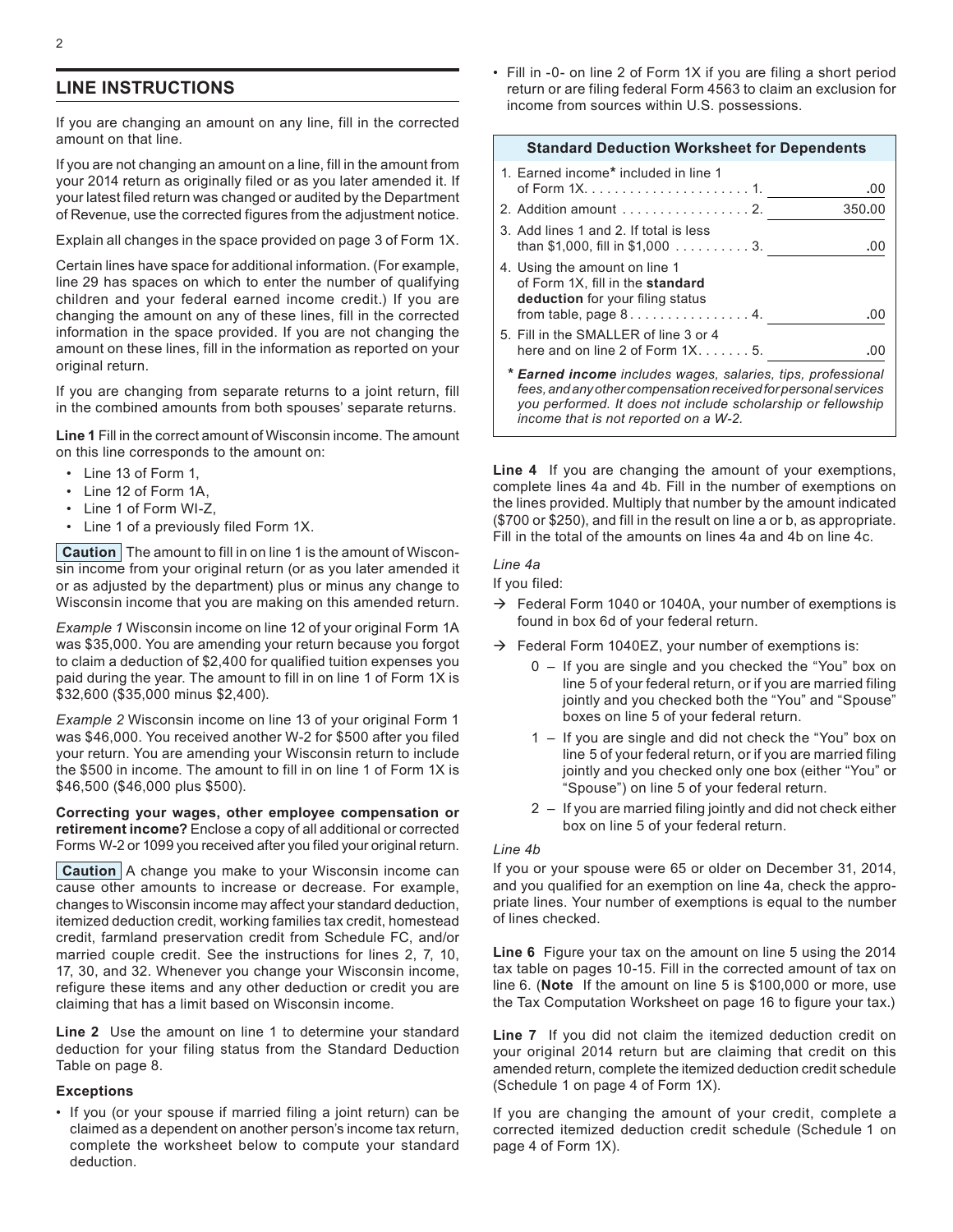**Caution** If you claimed the itemized deduction credit on your original return, any change you make to Wisconsin income (line 1 of Form 1X) can increase or decrease your credit. If this is the case, you must complete a corrected itemized deduction credit schedule (Schedule 1 on page 4 of Form 1X).

**Line 8** The armed forces member credit is available to certain members of the U.S. armed forces on active duty who received military pay from the federal government in 2014 for services performed while stationed outside the United States. See the instructions for Form 1 or 1A for further information.

**Line 9** If you did not claim the renter's or homeowner's school property tax credit on your original return or if you are changing the amount of your credit, see page 6 for information on this credit and the tables needed to compute the credit.

**Line 10** If you are married filing separate, see the instructions for Form 1 for information on this credit.

**Caution** If you claimed the working families tax credit on your original return, any change you make to Wisconsin income (line 1 of Form 1X) may increase or decrease your credit.

**Line 11** The following nonrefundable credits from Schedule CR are claimed on line 11: health insurance risk-sharing plan assessments credit and community rehabilitation program credit and the carryforward of unused postsecondary education credit, water consumption credit, biodiesel fuel production credit, veteran employment credit, film production company investment credit, and research facilities credit. If you are changing the amount or first claiming the health insurance risksharing plan assessments credit or the community rehabilitation program credit, enclose a corrected Schedule 2K-1, 3K-1, or 5K-1 or Schedule CM. If you are changing the amount or first claiming any of the carryforward credits, enclose Schedule CF.

**Line 14** If you are changing the amount of your alternative minimum tax, enclose a corrected Wisconsin Schedule MT with Form 1X.

**Line 17** If you are changing your married couple credit, complete a corrected schedule, Married Couple Credit When Both Spouses Are Employed (Schedule 2 on page 4 of Form 1X).

**Caution** If you claimed the married couple credit on your original return, any change you make to earned income which is included in Wisconsin income on line 1 of Form 1X, can increase or decrease your credit. If this is the case, you must complete the schedule, Married Couple Credit When Both Spouses Are Employed (Schedule 2 on page 4 of Form 1X).

**Line 18** The following nonrefundable credits from Schedule CR are claimed on line 18: Supplement to federal historic rehabilitation credit (Schedule HR), manufacturing credit and agriculture credit (Schedule MA-A or MA-M), state historic rehabilitation credit (Schedule HR), research expense credit (Schedule R, R-1, or R-2), manufacturing investment credit (Schedule MI), technology zone credit (Schedule TC), development zones credit (Schedule DC), economic development tax credit (Schedule ED), early stage seed investment credit (Schedule VC), and angel investment credit (Schedule VC) and the carryforward of unused film production services credit, manufacturer's sales tax credit (Schedule MS), dairy and livestock farm investment credit, ethanol and biodiesel fuel pump credit, opportunity zone investment credit, electronic medical records credit, and Internet equipment credit. If you are changing the amount or first claiming any of the carryforward credits, enclose Schedule CF. If you are changing the amount or first claiming any of the other credits, enclose a corrected schedule as indicated.

**Line 19** If you are claiming the credit for net income tax paid to another state, fill in the 2-letter postal abbreviation for the state to which you paid the tax in the space to the left of line 19. If you paid tax to more than one state, fill in the number 99 in the space or other applicable code number. Enclose Schedule OS if you are changing the amount of your credit or first claiming the credit.

**Line 22** If you made taxable purchases during 2014 from outof-state firms on which sales and use tax was not charged, you must report Wisconsin sales and use tax on these purchases. Refer to the 2014 Form 1 or 1A and WI-Z instructions to figure the amount of sales and use tax due on out-of-state purchases.

**Line 23** Fill in the amount of your donations from your original return. But, if you did not make a donation on your original return, but now wish to, or if you want to increase your donation, fill in the new amount on the appropriate line(s). If you want to decrease the amount of your donation, you may only fill in a smaller amount if you file Form 1X by October 15, 2016, or if your original return was filed after April 15, 2015, within 18 months of the date your return was filed.

**Line 24** If you are changing the amount of penalties on retirement plans, IRAs, medical savings accounts, health savings accounts, etc., enclose a corrected copy of your federal Form 5329 (if you were required to file this form for federal tax purposes) and/or Form 5330, Form 8853, or Form 8889 with Form 1X.

**Line 25** Include on this line any required repayment of a state historic rehabilitation credit, angel investment credit, or early stage seed investment credit, or any penalty related to the sale or disposition of assets used in farming or business assets to a related person. If you are changing any of these amounts, be sure to explain on page 3 of Form 1X the reason for the change and the computation of the change.

**Line 27** If you are changing the amount of Wisconsin income tax withheld, enclose any additional or corrected Form W-2, W-2G, or 1099 you received after you filed your original return.

**Line 28** Fill in your 2014 Wisconsin estimated tax payments.

**Line 29** Refer to the 2014 Form 1 or Form 1A instructions for information on the Wisconsin earned income credit.

**Line 30** If you are changing the amount of your farmland preservation credit, enclose a corrected Schedule FC or FC-A with Form 1X.

If you are first claiming farmland preservation credit on this amended return, enclose a completed Schedule FC or FC-A along with the required property tax bills and documentation.

**Caution** If you claimed the farmland preservation credit using Schedule FC on your original return, any change you make to Wisconsin income (line 1 of Form 1X) may increase or decrease your credit. If this is the case, you must complete a corrected Schedule FC.

**Line 31** See the Form 1 instructions for information on the repayment credit.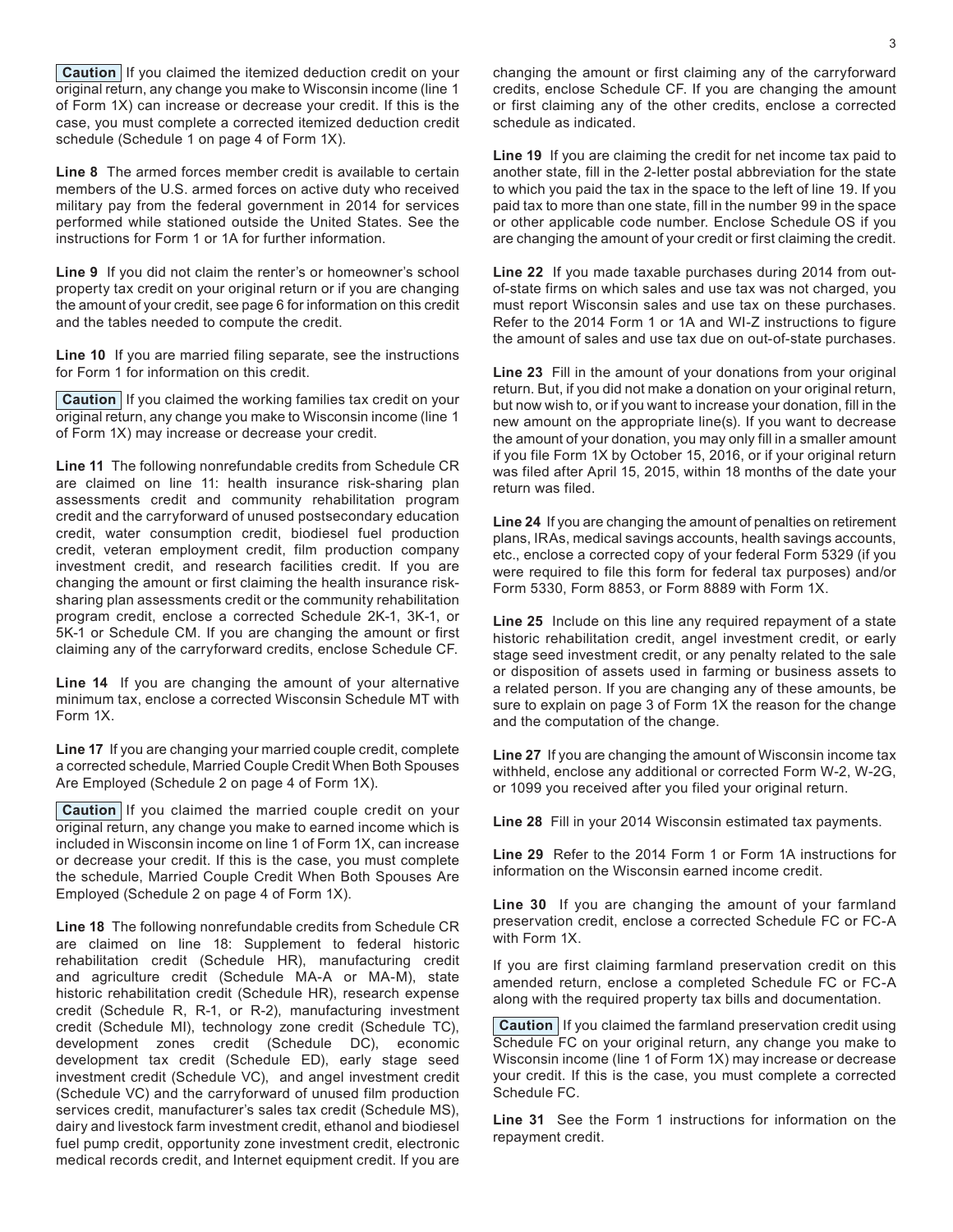If you are first claiming homestead credit on this amended return, attach a completed Schedule H or H-EZ along with the rent certificate or property tax bills.

If you claimed homestead credit on your original return, attach a copy of your original Schedule H or H-EZ to Form 1X.

**Caution** If you claimed homestead credit on your original return, any change you make to Wisconsin income (line 1 of Form 1X) may increase or decrease your credit. If this is the case, you must complete a corrected Schedule H or H-EZ.

**Line 33** If you are changing the amount of your veterans and surviving spouses property tax credit or first claiming the credit, enclose copies of your property tax bills paid during 2014 and proof of payment. Also enclose the certification from the Wisconsin Department of Veterans Affairs if you did not previously submit it.

**Caution** If you are first claiming the veterans and surviving spouses property tax credit on this amended return, you must also eliminate any school property tax credit, homestead credit, or farmland preservation credit you may have claimed on your original return. You cannot claim any of these credits if you claim the veterans and surviving spouses property tax credit.

**Line 34** The following refundable credits from Schedule CR are claimed on line 34: enterprise zone jobs credit – Schedule EC; woody biomass harvesting and processing credit – Schedule WB; and jobs tax credit – Schedule JT. If you are changing the amount of any of these credits or first claiming one of these credits, enclose a corrected credit schedule along with Schedule CR.

**Line 35** Fill in the amount of tax you paid from the "Amount You Owe" line on your original 2014 return. This would be:

- line 52 of Form 1
- line 37 of Form 1A
- line 18 of Form WI-Z

**Do not** include payments of underpayment interest which may be included on line 52 of Form 1 or line 37 of Form 1A.

If you did not pay the full amount shown on these lines, fill in only the portion that you actually paid. Also, include any additional tax that may have resulted if your original return was changed or audited. This includes additional tax paid with a previously filed 2014 amended return (line 44 of Form 1X) and additional tax paid as a result of a department adjustment to your return. Do not include payments of interest or penalties.

For example, if the amount paid with your 2014 Form 1 was \$50 and you later paid \$35 additional tax on an assessment, fill in \$85 on line 35 of Form 1X.

**Line 37** Fill in the refund from your original 2014 return (not including the amount applied to your 2015 estimated tax). This is the amount from:

- Form  $1 -$  line 50
- Form 1A line 35
- Form WI-Z line 17

This amount must be considered in preparing Form 1X since any refund you have not yet received from your 2014 return will be refunded separately from any additional refund you claim on Form 1X.

If your refund was reduced because you owed underpayment interest or any penalties, fill in the amount of your refund before the reduction for underpayment interest or any penalty.

**Caution** If your 2014 return was adjusted by the department, fill in the refund shown on the adjustment notice you received. If the adjustment notice shows a tax due rather than a refund, complete line 35 instead of line 37.

**Line 38** If line 37 is less than line 36, subtract line 37 from line 36 and fill in the result on line 38.

If line 37 is more than line 36, subtract line 36 from line 37. Fill in the result on line 38 as a negative amount by placing a minus sign (-) in front of the number.

**Line 41** If line 39 is less than line 40, subtract line 39 from line 40. Fill in the result on line 41. If line 40 is a negative amount, do not complete line 41.

**Line 42** Fill in the amount of line 41 that you want refunded to you. The amount on line 42 cannot be more than the amount on line 41 less the amount applied to your estimated tax on line 43.

We will figure interest and include it in your refund check. Interest is at a rate of 3% per year from the due date of your 2014 return. However, interest is not allowed on (1) a refund issued within 90 days of the due date of the return or within 90 days of the date the return was filed, whichever is later, (2) a refund due to an increase in homestead credit, or farmland preservation credit claimed on Schedule FC, or (3) any portion of the refund which is applied to 2015 estimated tax.

**Line 43** Fill in the amount to be applied to your 2015 estimated tax. Any overpayment on line 41 will be reduced by this amount, or the additional tax you owe will increase by this amount.

Generally, the amount filled in on line 43 must be the same as the amount shown on line 51 of Form 1 or line 36 of Form 1A (or as adjusted by the department). However, if you file your amended return by January 19, 2016, you may increase or decrease the amount to be applied to your 2015 estimated tax.

**Line 44** If the total of the amounts on line 39 and line 43 is greater than line 40, you owe additional tax. Subtract line 40 from the total of lines 39 and 43. Fill in the result on line 44.

**Caution** If line 40 is a negative amount because line 37 exceeds line 36, treat the amount on line 40 as a positive amount and add (rather than subtract) line 40 to lines 39 and 43 and fill in the total on line 44.

**Line 45** Interest on the additional tax is 12% per year from the due date of your 2014 return. Figure the interest on the additional tax (line 44). Fill in the amount of interest on line 45.

**Exception** Do not compute interest on any of the following:

- Any additional amount due from an increase in the amount of penalties on IRAs, other retirement plans, MSAs, etc. (see line 24).
- Any additional amount due from an increase in the penalty on the sale of certain business assets or assets used in farming (see line 25).
- Any additional amount due because of a decrease in the amount of homestead credit or farmland preservation credit if claim filed on Schedule FC.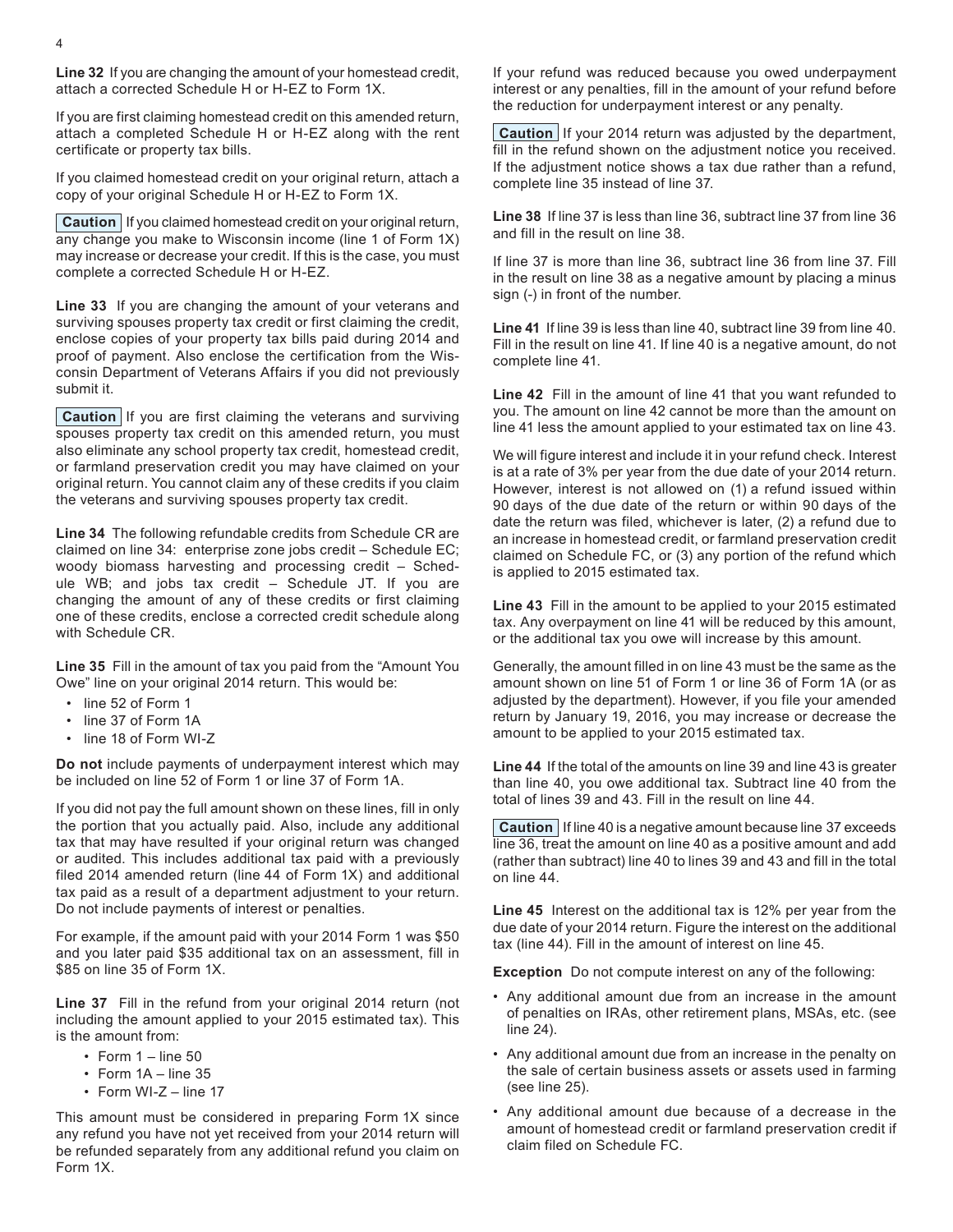**Line 46** Add line 44 and line 45 and fill in the total on line 46. This is the total amount due. You may pay online or by check, money order, or credit card.

**To pay online** Go to the department's website at [https://tap.](https://tap.revenue.wi.gov/pay) [revenue.wi.gov/pay](https://tap.revenue.wi.gov/pay). This is a free service.

**To pay by check or money order** Make your check or money order payable to the Wisconsin Department of Revenue. Write "2014 Form 1X" on your check or money order. Paper clip it to the front of your Form 1X.

If you e-filed your amended return and are paying by check or money order, attach your payment to Form EPV. Mail Form EPV and your payment to the address shown on Form EPV.

**To pay by credit card** You may use your Visa® Card, Master-Card®, American Express® Card, or Discover® Card. To pay by credit card, call toll free or access by Internet the service provider listed below and follow the instructions of the provider. A convenience fee of 2.5% (with a minimum of \$1) will be charged by the service provider based on the amount you are paying. You will be told what the fee is during the transaction and you will have the option to either continue or cancel the transaction. **If you paid by credit card,** enter on page 1 of Form 1X in the lower right corner the confirmation number you were given at the end of the transaction and the amount you charged (not including the convenience fee).

> Official Payments Corporation 1-800-2PAY-TAX (1-800-272-9829) 1-866-621-4109 (Customer Service) **officialpayments.com**

**Line 47** If you were subject to underpayment interest on your original return and you are now changing the amount of such interest, enclose a corrected Schedule U with Form 1X. Fill in the appropriate exemption code in the brackets on line 47 only if you are enclosing an application for a waiver, qualify for an exception, or are using the annualized income installment method (Part IV of Schedule U) to compute underpayment interest. See Schedule U instructions for the exception codes. Figure the difference between the amount of underpayment interest as reported on your original return (or as assessed by the department) and the amount of underpayment interest shown on your corrected Schedule U. Fill in the difference on line 47. If the amount of underpayment interest is reduced, put a minus sign (-) in front of the amount on line 47.

If line 41 of Form 1X shows an overpayment and you are reducing the amount of underpayment interest, add the amount on line 47 to the amount on line 41 of Form 1X. Adjust lines 42 and 43 as appropriate.

If line 46 of Form 1X shows an amount due and you are increasing the amount of underpayment interest, add the amount on line 47 to the amount on line 46 of Form 1X.

#### **Explanation of Changes to Income, Payments, and Credits**

Explain all changes on page 3 of Form 1X. Fill in the line number for each change, and give the reason for each change. Enclose all supporting forms and schedules for items changed.

Listed below are some common reasons for amending returns along with a code number. If you are amending your return for any of these reasons, fill in the appropriate code number in the box located in the explanation of change area. Use a separate box for each code number that applies.

- 01 Dependent change
- 02 Pass-through entity (partnership, tax-option (S) corporation, estate or trust) change
- 03 Form 1099 change
- 04 Form W-2 change
- 05 Tuition expense subtraction
- 06 Interest/dividends change
- 07 Filing status change
- 08 IRA change
- 09 Exempt pensions
- 10 Repayment of income previously taxed
- 11 Federal audit and adjustments
- 12 Protective claim for refund

**Schedule 1 – Itemized deduction credit** If you are changing the amount of your itemized deduction credit, explain the reason for the change and complete Schedule 1 on page 4 of Form 1X. Refer to the 2014 Form 1 instruction booklet to compute your credit.

**Schedule 2 – Married couple credit** If you are changing the amount of your married couple credit, explain the reason for the change and complete Schedule 2 on page 4 of Form 1X. Refer to the instructions in your 2014 Wisconsin income tax booklet.

**Signature** Sign and date Form 1X in the space provided on page 3. Your spouse must also sign if filing a joint return.

**Third Party Designee** If you want to allow a tax preparer or tax preparation firm, family member, friend, or any other person to discuss your amended return with the department, fill in the designee's name, phone number, and any five digits the designee chooses as his or her personal identification number (PIN). For further information, see the Form 1 instructions.

**Assembling Your Return** Begin by putting the four pages of Form 1X in numerical order. Then attach, using a paper clip, the following in the order listed. Do not staple your return. Stapling will delay the processing of your return and any refund.

**Caution** Be sure to submit all four pages of Form 1X, even if you don't have any entries on page 4. Our scanning equipment requires all four pages so processing of your return will be delayed if you do not submit all pages.

- **1. Payment** If you owe an amount, paper clip your payment to the front of Form 1X, unless paying by credit card or online.
- **2. Wisconsin Schedules** Copies of appropriate Wisconsin schedules and supporting documents.
- **3. W‑2s or 1099s** The appropriate copy of any additional or corrected 1099s, W-2s, or other withholding statements.
- **4. Federal Schedules** Enclose any federal schedules related to the amended Form 1X.
- **5. Divorce Decree** If your divorce decree apportions any tax liability owed to the department to your former spouse, enclose a copy of the divorce decree. Fill in "04" in the Special Conditions box on page 1 of Form 1X. This will prevent your refund from being applied against such tax liability.
- **6. Injured Spouse** If you are filing federal Form 8379, *Injured Spouse Claim and Allocation*, enclose a copy with your Form 1X. Fill in "05" in the Special Conditions box on page 1 of Form 1X.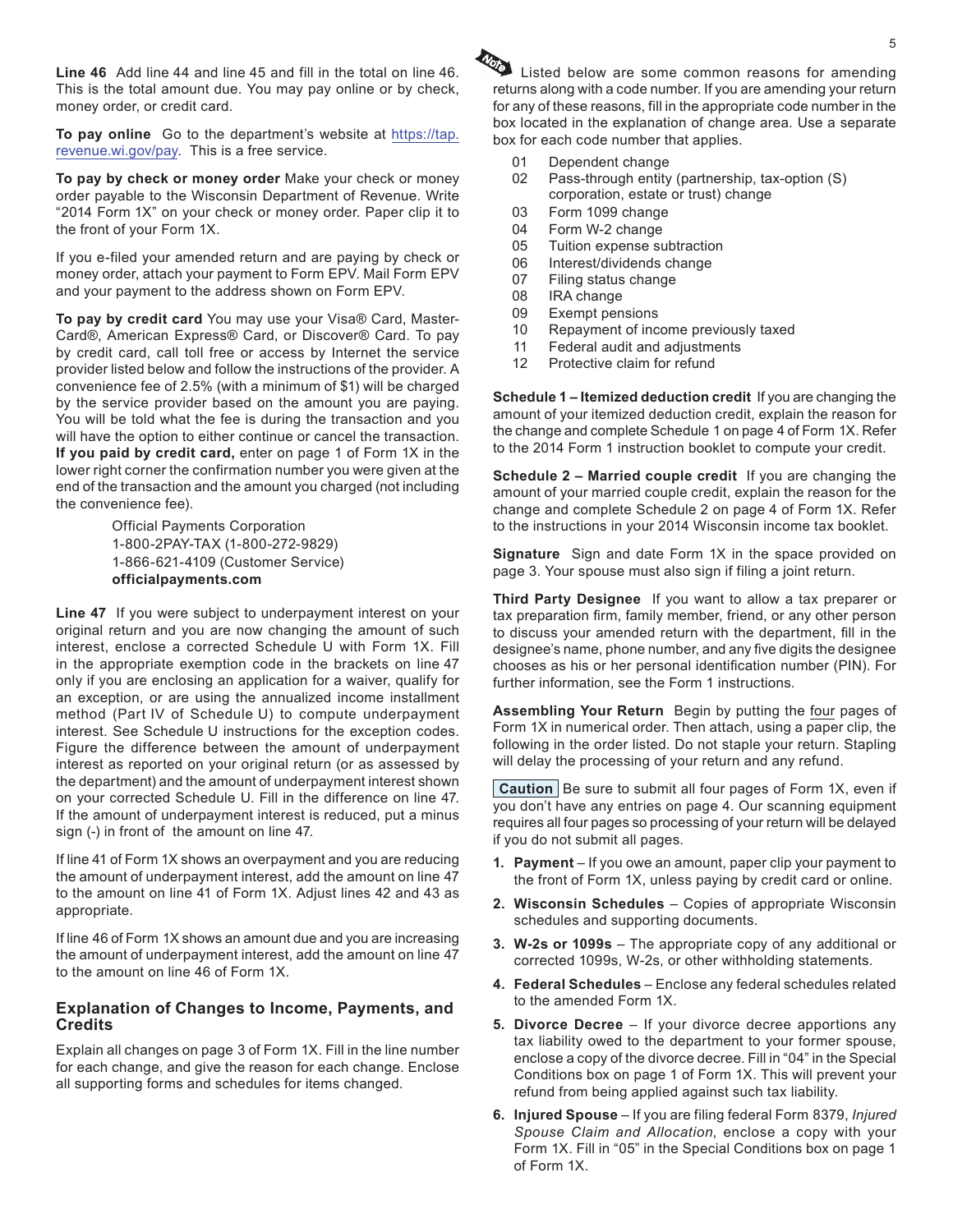*The following information and tables may be needed if you are changing the amount of your renter's or homeowner's school property tax credit or if you are first claiming the credit on this amended return.*

#### n **Line 9 Renter's and Homeowner's School Property Tax Credit**

You may claim a credit if you paid rent during 2014 for living quarters used as your primary residence OR you paid property taxes during 2014 on your home. You are eligible for a credit whether or not you claim homestead credit on line 32. You may not claim the renter's and homeowner's school property tax credit if you claim the veterans and surviving spouses property tax credit.

#### **Special Cases**

**If You Paid Both Property Taxes and Rent** You may claim both the renter's credit and the homeowner's credit. The total combined credit claimed on lines 9a and 9b may not be more than \$300 (\$150 if married filing a separate return or married filing as head of household).

**Married Persons Filing a Joint Return** Figure your credit by using the rent and property taxes paid by both spouses.

**Married Persons Filing Separate Returns or Married Persons Filing as Head of Household** Each spouse may claim a credit. Each of you may use only your own property taxes and rent to figure the credit. The maximum credit allowable to each spouse is \$150.

**Persons Who Jointly Own a Home or Share Rented Living Quarters**  When two or more persons (other than a married couple) jointly own a home or share rented living quarters, each may claim a credit. However, the property taxes and rent paid must be divided among the owners or occupants. See the instructions for lines 9a and 9b.

#### Line 9a How to Figure the Renter's School **Property Tax Credit**

**Step 1 Rent Paid in 2014** Fill in on the appropriate line(s) the total rent that you paid in 2014 for living quarters (1) where the heat was included in the rent, and (2) where the heat was not included in the rent. These living quarters must have been used as your principal home. Do not include rent that you may claim as a business expense. Do not include rent paid for housing that is exempt from property taxes. (Property owned by a public housing authority is considered tax-exempt unless that authority makes payments in place of property taxes to the city or town in which it is located. If you live in public housing, you may wish to ask your manager about this.)

#### **Renter's School Property Tax Credit Table\***

| If Rent<br>Paid is:                            |                                           |                                           | Your Line 9a<br>Credit is:                 | If Rent<br>Paid is:                             |                                           |                                        | Your Line 9a<br>Credit is:                 | If Rent<br>Paid is:                                |                                                | Your Line 9a                           | Credit is:                                 | If Rent<br>Paid is:                                       |                                                |                                        | Your Line 9a<br>Credit is:                 |
|------------------------------------------------|-------------------------------------------|-------------------------------------------|--------------------------------------------|-------------------------------------------------|-------------------------------------------|----------------------------------------|--------------------------------------------|----------------------------------------------------|------------------------------------------------|----------------------------------------|--------------------------------------------|-----------------------------------------------------------|------------------------------------------------|----------------------------------------|--------------------------------------------|
| At                                             | But<br>Less                               | Col. 1<br><b>Heat</b><br>In-<br>cluded    | Col. 2<br><b>Heat</b><br>Not In-<br>cluded | At                                              | <b>But</b><br>Less                        | Col. 1<br><b>Heat</b><br>In-<br>cluded | Col. 2<br><b>Heat</b><br>Not In-<br>cluded | At                                                 | <b>But</b><br>Less                             | Col. 1<br><b>Heat</b><br>In-<br>cluded | Col. 2<br><b>Heat</b><br>Not In-<br>cluded | At                                                        | <b>But</b><br>Less                             | Col. 1<br><b>Heat</b><br>In-<br>cluded | Col. 2<br><b>Heat</b><br>Not In-<br>cluded |
| Least                                          | Than                                      | in Rent                                   | in Rent                                    | Least                                           | Than                                      | in Rent                                | in Rent                                    | Least                                              | Than                                           | in Rent                                | in Rent                                    | Least                                                     | Than                                           | in Rent                                | in Rent                                    |
| \$<br>$\mathbf{1}$<br>100<br>200<br>300<br>400 | 100<br>\$<br>200<br>300<br>400<br>500     | \$<br>$\overline{1}$<br>4<br>6<br>8<br>11 | \$<br>$\sqrt{2}$<br>5<br>8<br>11<br>14     | $$3,500$ \$<br>3,600<br>3,700<br>3,800<br>3,900 | 3,600<br>3,700<br>3,800<br>3,900<br>4,000 | \$<br>85<br>88<br>90<br>92<br>95       | \$107<br>110<br>113<br>116<br>119          | \$7,000\$7,100<br>7,100<br>7,200<br>7,300<br>7,400 | 7,200<br>7,300<br>7,400<br>7,500               | \$169<br>172<br>174<br>176<br>179      | \$212<br>215<br>218<br>221<br>224          | \$10,500 \$10,600<br>10.600<br>10,700<br>10,800<br>10,900 | 10,700<br>10,800<br>10,900<br>11,000           | \$253<br>256<br>258<br>260<br>263      | \$ 300<br>300<br>300<br>300<br>300         |
| 500<br>600<br>700<br>800<br>900                | 600<br>700<br>800<br>900<br>1,000         | 13<br>16<br>18<br>20<br>23                | 17<br>20<br>23<br>26<br>29                 | 4.000<br>4,100<br>4,200<br>4,300<br>4,400       | 4.100<br>4,200<br>4,300<br>4,400<br>4,500 | 97<br>100<br>102<br>104<br>107         | 122<br>125<br>128<br>131<br>134            | 7,500<br>7,600<br>7,700<br>7,800<br>7,900          | 7.600<br>7,700<br>7,800<br>7,900<br>8,000      | 181<br>184<br>186<br>188<br>191<br>193 | 227<br>230<br>233<br>236<br>239<br>242     | 11.000<br>11,100<br>11,200<br>11,300<br>11,400            | 11,100<br>11,200<br>11,300<br>11,400<br>11,500 | 265<br>268<br>270<br>272<br>275        | 300<br>300<br>300<br>300<br>300            |
| 1,000<br>1,100<br>1,200<br>1,300<br>1,400      | 1,100<br>1,200<br>1,300<br>1,400<br>1,500 | 25<br>28<br>30<br>32<br>35                | 32<br>35<br>38<br>41<br>44                 | 4,500<br>4,600<br>4,700<br>4,800<br>4,900       | 4,600<br>4,700<br>4,800<br>4,900<br>5,000 | 109<br>112<br>114<br>116<br>119        | 137<br>140<br>143<br>146<br>149            | 8,000<br>8,100<br>8,200<br>8,300<br>8,400          | 8,100<br>8,200<br>8,300<br>8,400<br>8,500      | 196<br>198<br>200<br>203               | 245<br>248<br>251<br>254                   | 11,500<br>11,600<br>11,700<br>11,800<br>11,900            | 11,600<br>11,700<br>11,800<br>11,900<br>12,000 | 277<br>280<br>282<br>284<br>287        | 300<br>300<br>300<br>300<br>300            |
| 1,500<br>1,600<br>1,700<br>1,800<br>1,900      | 1,600<br>1,700<br>1,800<br>1,900<br>2,000 | 37<br>40<br>42<br>44<br>47                | 47<br>50<br>53<br>56<br>59                 | 5,000<br>5,100<br>5,200<br>5,300<br>5,400       | 5,100<br>5,200<br>5,300<br>5,400<br>5,500 | 121<br>124<br>126<br>128<br>131        | 152<br>155<br>158<br>161<br>164            | 8,500<br>8.600<br>8,700<br>8,800<br>8,900          | 8,600<br>8,700<br>8,800<br>8,900<br>9,000      | 205<br>208<br>210<br>212<br>215        | 257<br>260<br>263<br>266<br>269            | 12,000<br>12,100<br>12,200<br>12,300<br>12,400            | 12,100<br>12,200<br>12,300<br>12,400<br>12,500 | 289<br>292<br>294<br>296<br>299        | 300<br>300<br>300<br>300<br>300            |
| 2,000<br>2,100<br>2,200<br>2,300<br>2,400      | 2,100<br>2,200<br>2,300<br>2,400<br>2,500 | 49<br>52<br>54<br>56<br>59                | 62<br>65<br>68<br>71<br>74                 | 5,500<br>5,600<br>5,700<br>5,800<br>5,900       | 5,600<br>5,700<br>5,800<br>5,900<br>6,000 | 133<br>136<br>138<br>140<br>143        | 167<br>170<br>173<br>176<br>179            | 9,000<br>9,100<br>9,200<br>9,300<br>9,400          | 9,100<br>9,200<br>9,300<br>9,400<br>9,500      | 217<br>220<br>222<br>224<br>227        | 272<br>275<br>278<br>281<br>284            |                                                           | 12.500 or more                                 | 300                                    | 300                                        |
| 2,500<br>2,600<br>2,700<br>2,800<br>2,900      | 2,600<br>2,700<br>2,800<br>2,900<br>3,000 | 61<br>64<br>66<br>68<br>71                | 77<br>80<br>83<br>86<br>89                 | 6,000<br>6,100<br>6,200<br>6,300<br>6,400       | 6,100<br>6,200<br>6,300<br>6,400<br>6,500 | 145<br>148<br>150<br>152<br>155        | 182<br>185<br>188<br>191<br>194            | 9,500<br>9,600<br>9,700<br>9,800<br>9,900          | 9.600<br>9,700<br>9.800<br>9,900<br>10,000     | 229<br>232<br>234<br>236<br>239        | 287<br>290<br>293<br>296<br>299            |                                                           |                                                |                                        |                                            |
| 3,000<br>3,100<br>3,200<br>3,300<br>3,400      | 3,100<br>3,200<br>3,300<br>3,400<br>3,500 | 73<br>76<br>78<br>80<br>83                | 92<br>95<br>98<br>101<br>104               | 6,500<br>6,600<br>6,700<br>6,800<br>6,900       | 6,600<br>6,700<br>6,800<br>6,900<br>7,000 | 157<br>160<br>162<br>164<br>167        | 197<br>200<br>203<br>206<br>209            | 10,000<br>10,100<br>10,200<br>10,300<br>10,400     | 10,100<br>10,200<br>10,300<br>10,400<br>10,500 | 241<br>244<br>246<br>248<br>251        | 300<br>300<br>300<br>300<br>300            |                                                           |                                                |                                        |                                            |

**\*Caution** The credit allowed certain persons may be less than the amount indicated. See "Special Cases" above.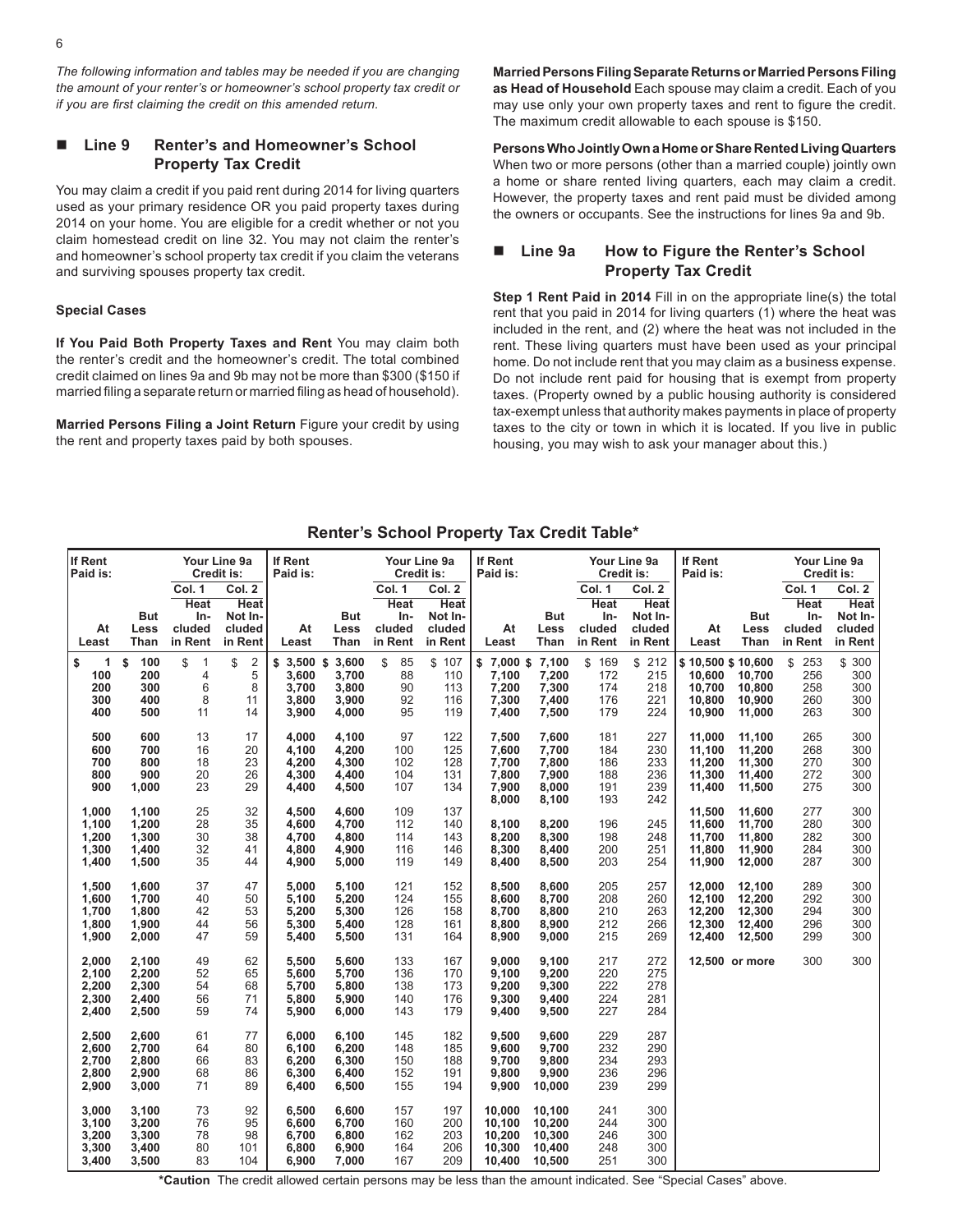If the rent you paid included food, housekeeping, medical, or other services, reduce the amount filled in for rent paid in 2014 by the value of these items. If you shared living quarters with one or more persons (other than your spouse or dependents), fill in only the portion of the rent which you paid in 2014. For example, if you and two other persons rented an apartment and paid a total rent of \$3,000 in 2014, and you each paid \$1,000 of the rent, each could claim a credit based on \$1,000 of rent.

**Step 2** Refer to the Renter's School Property Tax Credit Table on page 6 to figure your credit. If heat was included in your rent, use Column 1 of the table. If heat was not included, use Column 2. Fill in your credit on line 9a.

**Exception** If you paid both rent where heat was included and rent where heat was not included, complete the worksheet below.

# **Renter's Worksheet** *(Complete only if Exception described above applies)*

- 1. Credit for rent with heat included (from Column 1 of Table on page  $6$ )......1.
- 2. Credit for rent where heat not included (from Column 2 of Table on page  $6$ )......2.
- 3. Add lines 1 and 2. Fill in on line 9a of Form 1X**\***. . 3.
- **\*** Do not fill in more than \$300 (\$150 if married filing a separate return or married filing as head of household).

#### n **Line 9b How to Figure the Homeowner's School Property Tax Credit**

**Step 1 Property Taxes Paid on Home in 2014** Fill in the amount of property taxes that you *paid* in 2014 on your home. Do **not** include:

- Charges for special assessments, delinquent interest, or services that may be included on your tax bill (such as trash removal, recycling fee, or a water bill).
- Property taxes that you can claim as a business expense (for example, farm taxes or rental property taxes).
- Property taxes paid on property that is not your primary residence (such as a cottage or vacant land).
- Property taxes that you paid in any year other than 2014.

Property taxes are further limited as follows:

- a. If you bought or sold your home during 2014, the property taxes of the seller and buyer are the taxes set forth for each in the closing agreement made at the sale or purchase. If the closing agreement does not divide the property taxes between the seller and buyer, divide them on the basis of the number of months each owned the home.
- b. If you owned a mobile home during 2014, property taxes include the parking permit fees paid to your municipality and/or the personal property taxes paid on your mobile home. (Payments for space rental should be filled in as rent on line 9a.)
- c. If you, or you and your spouse, owned a home jointly with one or more other persons, you may only use that portion of the property taxes that reflects your percentage of ownership. For example, if

you and another person (other than your spouse) jointly owned a home on which taxes of \$1,500 were paid, each of you would claim a credit based on \$750 of taxes.

**CAUTION** Property taxes paid during 2014 must be reduced by any amounts received as a refund of such taxes. For example, a taxpayer claimed farmland preservation credit on Schedule FC (which is considered a refund of property taxes) on his or her 2013 Wisconsin return. The taxpayer received a farmland preservation credit in 2014 of \$600 that was based on 2013 property taxes accrued of \$6,000. The 2013 property taxes were paid in 2014 and 10% of such taxes were allocable to the personal residence and 90% to the farm property. Thus, for tax purposes, property taxes paid on the entire property during 2014 are \$5,400 (\$6,000 less \$600 farmland preservation credit). Of this amount, \$540 (10% of \$5,400) is used to compute the 2014 school property tax credit.

**Step 2** Use the Homeowner's School Property Tax Credit Table below to figure your credit. Fill in the amount of your credit on line 9b.

**CAUTION** If you are also claiming the renter's credit on line 9a, the total of your renter's and homeowner's credits can't be more than \$300 (\$150 if married filing a separate return or married filing as head of household).

| are:                             | <b>If Property Taxes</b>           |                               | are:                                      | <b>If Property Taxes</b>                  |                                       | are:                                                | <b>If Property Taxes</b>         |                                       |
|----------------------------------|------------------------------------|-------------------------------|-------------------------------------------|-------------------------------------------|---------------------------------------|-----------------------------------------------------|----------------------------------|---------------------------------------|
| At<br>Least                      | But<br>Less<br>Than                | Line 9b<br>Credit<br>is       | At<br>Least                               | But<br>Less<br>Than                       | Line 9b<br>Credit<br>is               | At<br>Least                                         | But<br>Less<br>Than              | Line 9b<br>Credit<br>is               |
| \$<br>1<br>25<br>50<br>75<br>100 | \$<br>25<br>50<br>75<br>100<br>125 | \$<br>2<br>5<br>8<br>11<br>14 | \$<br>875\$<br>900<br>925<br>950<br>975   | 900<br>925<br>950<br>975<br>1,000         | 107<br>\$<br>110<br>113<br>116<br>119 | \$1,750 \$1,775<br>1,775<br>1,800<br>1,825<br>1.850 | 1,800<br>1,825<br>1,850<br>1.875 | 212<br>\$<br>215<br>218<br>221<br>224 |
| 125                              | 150                                | 17                            | 1.000                                     | 1,025                                     | 122                                   | 1.875                                               | 1,900                            | 227                                   |
| 150                              | 175                                | 20                            | 1,025                                     | 1,050                                     | 125                                   | 1,900                                               | 1,925                            | 230                                   |
| 175                              | 200                                | 23                            | 1.050                                     | 1,075                                     | 128                                   | 1,925                                               | 1,950                            | 233                                   |
| 200                              | 225                                | 26                            | 1.075                                     | 1,100                                     | 131                                   | 1,950                                               | 1,975                            | 236                                   |
| 225                              | 250                                | 29                            | 1,100                                     | 1,125                                     | 134                                   | 1,975                                               | 2,000                            | 239                                   |
| 250                              | 275                                | 32                            | 1,125                                     | 1,150                                     | 137                                   | 2,000                                               | 2,025                            | 242                                   |
| 275                              | 300                                | 35                            | 1,150                                     | 1,175                                     | 140                                   | 2,025                                               | 2,050                            | 245                                   |
| 300                              | 325                                | 38                            | 1,175                                     | 1,200                                     | 143                                   | 2,050                                               | 2,075                            | 248                                   |
| 325                              | 350                                | 41                            | 1,200                                     | 1,225                                     | 146                                   | 2,075                                               | 2,100                            | 251                                   |
| 350                              | 375                                | 44                            | 1,225                                     | 1,250                                     | 149                                   | 2,100                                               | 2,125                            | 254                                   |
| 375                              | 400                                | 47                            | 1,250                                     | 1,275                                     | 152                                   | 2,125                                               | 2,150                            | 257                                   |
| 400                              | 425                                | 50                            | 1,275                                     | 1,300                                     | 155                                   | 2,150                                               | 2,175                            | 260                                   |
| 425                              | 450                                | 53                            | 1,300                                     | 1,325                                     | 158                                   | 2,175                                               | 2,200                            | 263                                   |
| 450                              | 475                                | 56                            | 1,325                                     | 1,350                                     | 161                                   | 2,200                                               | 2,225                            | 266                                   |
| 475                              | 500                                | 59                            | 1,350                                     | 1,375                                     | 164                                   | 2,225                                               | 2,250                            | 269                                   |
| 500                              | 525                                | 62                            | 1,375                                     | 1,400                                     | 167                                   | 2,250                                               | 2,275                            | 272                                   |
| 525                              | 550                                | 65                            | 1,400                                     | 1.425                                     | 170                                   | 2,275                                               | 2,300                            | 275                                   |
| 550                              | 575                                | 68                            | 1,425                                     | 1,450                                     | 173                                   | 2,300                                               | 2,325                            | 278                                   |
| 575                              | 600                                | 71                            | 1.450                                     | 1,475                                     | 176                                   | 2,325                                               | 2,350                            | 281                                   |
| 600                              | 625                                | 74                            | 1,475                                     | 1,500                                     | 179                                   | 2,350                                               | 2,375                            | 284                                   |
| 625                              | 650                                | 77                            | 1.500                                     | 1,525                                     | 182                                   | 2,375                                               | 2,400                            | 287                                   |
| 650                              | 675                                | 80                            | 1,525                                     | 1,550                                     | 185                                   | 2,400                                               | 2,425                            | 290                                   |
| 675                              | 700                                | 83                            | 1,550                                     | 1,575                                     | 188                                   | 2,425                                               | 2,450                            | 293                                   |
| 700                              | 725                                | 86                            | 1.575                                     | 1.600                                     | 191                                   | 2.450                                               | 2.475                            | 296                                   |
| 725                              | 750                                | 89                            | 1.600                                     | 1,625                                     | 194                                   | 2.475                                               | 2,500                            | 299                                   |
| 750<br>775<br>800<br>825<br>850  | 775<br>800<br>825<br>850<br>875    | 92<br>95<br>98<br>101<br>104  | 1,625<br>1,650<br>1,675<br>1.700<br>1,725 | 1,650<br>1,675<br>1,700<br>1.725<br>1,750 | 197<br>200<br>203<br>206<br>209       | 2.500                                               | or more                          | 300                                   |

**Homeowner's School Property Tax Credit Table\*** 

**\*Caution** The credit allowed certain persons may be less than the amount indicated. See "Special Cases" on page 6.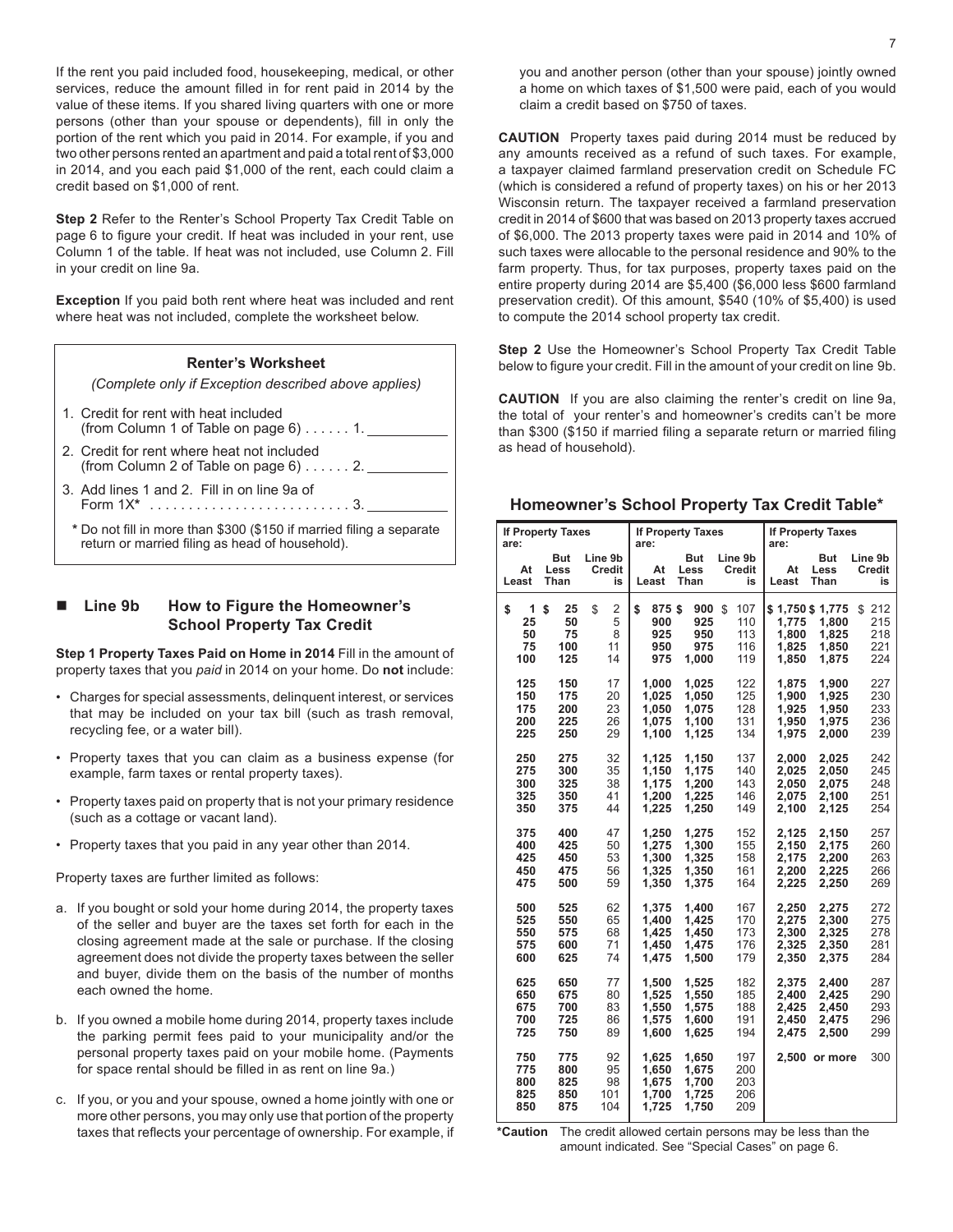| If your income | (line 1 of Form $1X$ ) is $-$ | And you are - |                              |                                             |              | If your income<br>(line 1 of Form $1X$ ) is $-$ |             | And you are - |                              |                                             |              |
|----------------|-------------------------------|---------------|------------------------------|---------------------------------------------|--------------|-------------------------------------------------|-------------|---------------|------------------------------|---------------------------------------------|--------------|
| At             | But<br>less                   | Single        | Married<br>filing<br>jointly | Married<br>filing<br>separately   household | Head<br>of a | At                                              | But<br>less | Single        | Married<br>filing<br>jointly | Married<br>filing<br>separately   household | Head<br>of a |
| least          | than                          |               |                              | Your standard deduction is-                 |              | least                                           | than        |               |                              | Your standard deduction is-                 |              |
| 0              | 9,690                         | 10,080        | 18,150                       | 8,620                                       | 13,020       | 35,000                                          | 35,500      | 7,594         | 15,211                       | 3,565                                       | 8,355        |
| 9,690          | 10,000                        | 10,080        | 18,150                       | 8,589                                       | 13,020       | 35,500                                          | 36,000      | 7,534         | 15,112                       | 3,466                                       | 8,242        |
| 10,000         | 10,500                        | 10,080        | 18,150                       | 8,509                                       | 13,020       | 36,000                                          | 36,500      | 7,474         | 15,013                       | 3,367                                       | 8,130        |
| 10,500         | 11,000                        | 10,080        | 18,150                       | 8,410                                       | 13,020       | 36,500                                          | 37,000      | 7,414         | 14,914                       | 3,268                                       | 8,017        |
| 11,000         | 11,500                        | 10,080        | 18,150                       | 8,311                                       | 13,020       | 37,000                                          | 37,500      | 7,354         | 14,815                       | 3,169                                       | 7,905        |
| 11,500         | 12,000                        | 10,080        | 18,150                       | 8,213                                       | 13,020       | 37,500                                          | 38,000      | 7,294         | 14,717                       | 3,070                                       | 7,792        |
| 12,000         | 12,500                        | 10,080        | 18,150                       | 8,114                                       | 13,020       | 38,000                                          | 38,500      | 7,234         | 14,618                       | 2,971                                       | 7,679        |
| 12,500         | 13,000                        | 10,080        | 18,150                       | 8,015                                       | 13,020       | 38,500                                          | 39,000      | 7,174         | 14,519                       | 2,873                                       | 7,567        |
| 13,000         | 13,500                        | 10,080        | 18,150                       | 7,916                                       | 13,020       | 39,000                                          | 39,500      | 7,114         | 14,420                       | 2,774                                       | 7,454        |
| 13,500         | 14,000                        | 10,080        | 18,150                       | 7,817                                       | 13,020       | 39,500                                          | 40,000      | 7,054         | 14,321                       | 2,675                                       | 7,342        |
| 14,000         | 14,500                        | 10,080        | 18,150                       | 7,718                                       | 13,020       | 40,000                                          | 40,500      | 6,994         | 14,222                       | 2,576                                       | 7,229        |
| 14,500         | 15,000                        | 10,054        | 18,150                       | 7,619                                       | 12,970       | 40,500                                          | 41,000      | 6,934         | 14,123                       | 2,477                                       | 7,117        |
| 15,000         | 15,500                        | 9,994         | 18,150                       | 7,520                                       | 12,858       | 41,000                                          | 41,500      | 6,874         | 14,024                       | 2,378                                       | 7,004        |
| 15,500         | 16,000                        | 9,934         | 18,150                       | 7,421                                       | 12,745       | 41,500                                          | 42,000      | 6,814         | 13,925                       | 2,279                                       | 6,891        |
| 16,000         | 16,500                        | 9,874         | 18,150                       | 7,323                                       | 12,633       | 42,000                                          | 42,500      | 6,754         | 13,827                       | 2,180                                       | 6,779        |
| 16,500         | 17,000                        | 9,814         | 18,150                       | 7,224                                       | 12,520       | 42,500                                          | 43,000      | 6,694         | 13,728                       | 2,081                                       | 6,694        |
| 17,000         | 17,500                        | 9,754         | 18,150                       | 7,125                                       | 12,408       | 43,000                                          | 43,500      | 6,634         | 13,629                       | 1,983                                       | 6,634        |
| 17,500         | 18,000                        | 9,694         | 18,150                       | 7,026                                       | 12,295       | 43,500                                          | 44,000      | 6,574         | 13,530                       | 1,884                                       | 6,574        |
| 18,000         | 18,500                        | 9,634         | 18,150                       | 6,927                                       | 12,182       | 44,000                                          | 44,500      | 6,514         | 13,431                       | 1,785                                       | 6,514        |
| 18,500         | 19,000                        | 9,574         | 18,150                       | 6,828                                       | 12,070       | 44,500                                          | 45,000      | 6,454         | 13,332                       | 1,686                                       | 6,454        |
| 19,000         | 19,500                        | 9,514         | 18,150                       | 6,729                                       | 11,957       | 45,000                                          | 45,500      | 6,394         | 13,233                       | 1,587                                       | 6,394        |
| 19,500         | 20,000                        | 9,454         | 18,150                       | 6,630                                       | 11,845       | 45,500                                          | 46,000      | 6,334         | 13,134                       | 1,488                                       | 6,334        |
| 20,000         | 20,500                        | 9,394         | 18,150                       | 6,531                                       | 11,732       | 46,000                                          | 46,500      | 6,274         | 13,035                       | 1,389                                       | 6,274        |
| 20,500         | 21,000                        | 9,334         | 18,079                       | 6,433                                       | 11,620       | 46,500                                          | 47,000      | 6,214         | 12,937                       | 1,290                                       | 6,214        |
| 21,000         | 21,500                        | 9,274         | 17,980                       | 6,334                                       | 11,507       | 47,000                                          | 47,500      | 6,154         | 12,838                       | 1,191                                       | 6,154        |
| 21,500         | 22,000                        | 9,214         | 17,881                       | 6,235                                       | 11,394       | 47,500                                          | 48,000      | 6,094         | 12,739                       | 1,092                                       | 6,094        |
| 22,000         | 22,500                        | 9,154         | 17,782                       | 6,136                                       | 11,282       | 48,000                                          | 48,500      | 6,034         | 12,640                       | 994                                         | 6,034        |
| 22,500         | 23,000                        | 9,094         | 17,683                       | 6,037                                       | 11,169       | 48,500                                          | 49,000      | 5,974         | 12,541                       | 895                                         | 5,974        |
| 23,000         | 23,500                        | 9,034         | 17,584                       | 5,938                                       | 11,057       | 49,000                                          | 49,500      | 5,914         | 12,442                       | 796                                         | 5,914        |
| 23,500         | 24,000                        | 8,974         | 17,485                       | 5,839                                       | 10,944       | 49,500                                          | 50,000      | 5,854         | 12,343                       | 697                                         | 5,854        |
| 24,000         | 24,500                        | 8.914         | 17,387                       | 5,740                                       | 10,832       | 50,000                                          | 50,500      | 5,794         | 12,244                       | 598                                         | 5,794        |
| 24,500         | 25,000                        | 8,854         | 17,288                       | 5,641                                       | 10,719       | 50,500                                          | 51,000      | 5,734         | 12,145                       | 499                                         | 5,734        |
| 25,000         | 25,500                        | 8,794         | 17,189                       | 5,543                                       | 10,606       | 51,000                                          | 51,500      | 5,674         | 12,047                       | 400                                         | 5,674        |
| 25,500         | 26,000                        | 8,734         | 17,090                       | 5,444                                       | 10,494       | 51,500                                          | 52,000      | 5,614         | 11,948                       | 301                                         | 5,614        |
| 26,000         | 26,500                        | 8,674         | 16,991                       | 5,345                                       | 10,381       | 52,000                                          | 52,500      | 5,554         | 11,849                       | 202                                         | 5,554        |
| 26,500         | 27,000                        | 8,614         | 16,892                       | 5,246                                       | 10,269       | 52,500                                          | 53,000      | 5,494         | 11,750                       | 104                                         | 5,494        |
| 27,000         | 27,500                        | 8,554         | 16,793                       | 5,147                                       | 10,156       | 53,000                                          | 53,500      | 5,434         | 11,651                       | 5                                           | 5,434        |
| 27,500         | 28,000                        | 8,494         | 16,694                       | 5,048                                       | 10,044       | 53,500                                          | 54,000      | 5,374         | 11,552                       | 0                                           | 5,374        |
| 28,000         | 28,500                        | 8,434         | 16,595                       | 4,949                                       | 9,931        | 54,000                                          | 54,500      | 5,314         | 11,453                       | 0                                           | 5,314        |
| 28,500         | 29,000                        | 8,374         | 16,497                       | 4,850                                       | 9,818        | 54,500                                          | 55,000      | 5,254         | 11,354                       | 0                                           | 5,254        |
| 29,000         | 29,500                        | 8,314         | 16,398                       | 4,751                                       | 9,706        | 55,000                                          | 55,500      | 5,194         | 11,255                       | 0                                           | 5,194        |
| 29,500         | 30,000                        | 8,254         | 16,299                       | 4,653                                       | 9,593        | 55,500                                          | 56,000      | 5,134         | 11,156                       | 0                                           | 5,134        |
| 30,000         | 30,500                        | 8,194         | 16,200                       | 4,554                                       | 9,481        | 56,000                                          | 56,500      | 5,074         | 11,058                       | 0                                           | 5,074        |
| 30,500         | 31,000                        | 8,134         | 16,101                       | 4,455                                       | 9,368        | 56,500                                          | 57,000      | 5,014         | 10,959                       | 0                                           | 5,014        |
| 31,000         | 31,500                        | 8,074         | 16,002                       | 4,356                                       | 9,255        | 57,000                                          | 57,500      | 4,954         | 10,860                       | 0                                           | 4,954        |
| 31,500         | 32,000                        | 8,014         | 15,903                       | 4,257                                       | 9,143        | 57,500                                          | 58,000      | 4,894         | 10,761                       | 0                                           | 4,894        |
| 32,000         | 32,500                        | 7,954         | 15,804                       | 4,158                                       | 9,030        | 58,000                                          | 58,500      | 4,834         | 10,662                       | 0                                           | 4,834        |
| 32,500         | 33,000                        | 7,894         | 15,705                       | 4,059                                       | 8,918        | 58,500                                          | 59,000      | 4,774         | 10,563                       | 0                                           | 4,774        |
| 33,000         | 33,500                        | 7,834         | 15,607                       | 3,960                                       | 8,805        | 59,000                                          | 59,500      | 4,714         | 10,464                       | 0                                           | 4,714        |
| 33,500         | 34,000                        | 7,774         | 15,508                       | 3,861                                       | 8,693        | 59,500                                          | 60,000      | 4,654         | 10,365                       | 0                                           | 4,654        |
| 34,000         | 34,500                        | 7,714         | 15,409                       | 3,763                                       | 8,580        | 60,000                                          | 60,500      | 4,594         | 10,266                       | 0                                           | 4,594        |
| 34,500         | 35,000                        | 7,654         | 15,310                       | 3,664                                       | 8,467        | 60,500                                          | 61,000      | 4,534         | 10,168                       | 0                                           | 4,534        |

# **2014 Standard Deduction Table**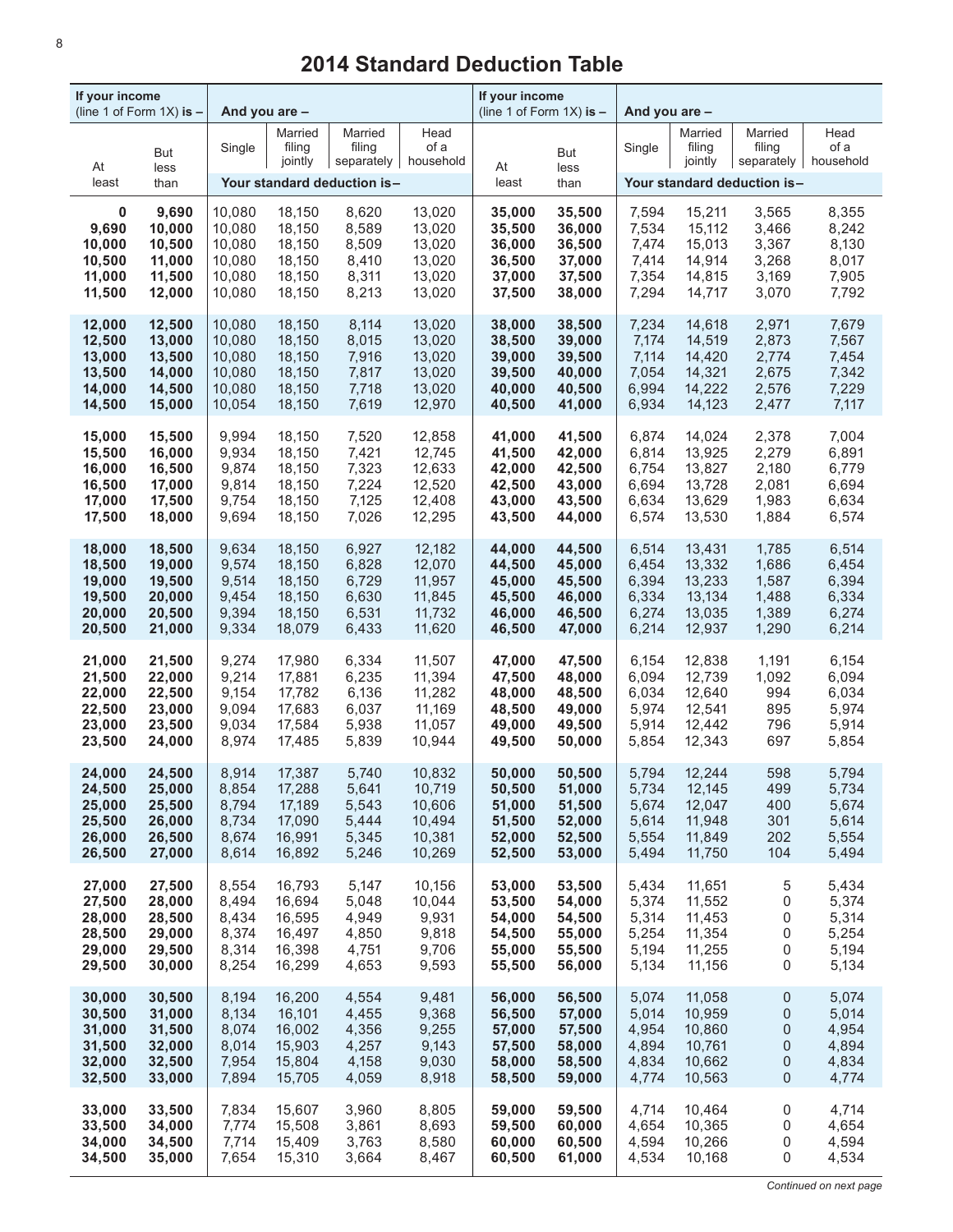| If your income<br>(line 1 of Form $1X$ ) is $-$ |             | And you are - |                              |                             |                                        | If your income | (line 1 of Form $1X$ ) is $-$ | And you are -  |                              |                             |                                        |
|-------------------------------------------------|-------------|---------------|------------------------------|-----------------------------|----------------------------------------|----------------|-------------------------------|----------------|------------------------------|-----------------------------|----------------------------------------|
| At                                              | But<br>less | Single        | Married<br>filing<br>jointly | Married<br>filing           | Head<br>of a<br>separately   household | At             | But<br>less                   | Single         | Married<br>filing<br>jointly | Married<br>filing           | Head<br>of a<br>separately   household |
| least                                           | than        |               |                              | Your standard deduction is- |                                        | least          | than                          |                |                              | Your standard deduction is- |                                        |
| 61,000                                          | 61,500      | 4,474         | 10,069                       | 0                           | 4,474                                  | 87,000         | 87,500                        | 1,354          | 4,926                        | 0                           | 1,354                                  |
| 61,500                                          | 62,000      | 4,414         | 9,970                        | 0                           | 4,414                                  | 87,500         | 88,000                        | 1,294          | 4,828                        | 0                           | 1,294                                  |
| 62,000                                          | 62,500      | 4,354         | 9,871                        | 0                           | 4,354                                  | 88,000         | 88,500                        | 1,234          | 4,729                        | 0                           | 1,234                                  |
| 62,500                                          | 63,000      | 4,294         | 9,772                        | 0                           | 4,294                                  | 88,500         | 89,000                        | 1,174          | 4,630                        | 0                           | 1,174                                  |
| 63,000                                          | 63,500      | 4,234         | 9,673                        | 0                           | 4,234                                  | 89,000         | 89,500                        | 1,114          | 4,531                        | 0                           | 1,114                                  |
| 63,500                                          | 64,000      | 4,174         | 9,574                        | $\mathbf 0$                 | 4,174                                  | 89,500         | 90,000                        | 1,054          | 4,432                        | 0                           | 1,054                                  |
| 64,000                                          | 64,500      | 4,114         | 9,475                        | $\pmb{0}$                   | 4,114                                  | 90,000         | 90,500                        | 994            | 4,333                        | $\pmb{0}$                   | 994                                    |
| 64,500                                          | 65,000      | 4,054         | 9,376                        | 0                           | 4,054                                  | 90,500         | 91,000                        | 934            | 4,234                        | 0                           | 934                                    |
| 65,000                                          | 65,500      | 3,994         | 9,278                        | 0                           | 3,994                                  | 91,000         | 91,500                        | 874            | 4,135                        | $\mathbf 0$                 | 874                                    |
| 65,500                                          | 66,000      | 3,934         | 9,179                        | 0                           | 3,934                                  | 91,500         | 92,000                        | 814            | 4,036                        | 0                           | 814                                    |
| 66,000                                          | 66,500      | 3,874         | 9,080                        | $\pmb{0}$                   | 3,874                                  | 92,000         | 92,500                        | 754            | 3,938                        | 0                           | 754                                    |
| 66,500                                          | 67,000      | 3,814         | 8,981                        | $\mathbf 0$                 | 3,814                                  | 92,500         | 93,000                        | 694            | 3,839                        | 0                           | 694                                    |
| 67,000                                          | 67,500      | 3,754         | 8,882                        | 0                           | 3,754                                  | 93,000         | 93,500                        | 634            | 3,740                        | $\mathsf 0$                 | 634                                    |
| 67,500                                          | 68,000      | 3,694         | 8,783                        | 0                           | 3,694                                  | 93,500         | 94,000                        | 574            | 3,641                        | 0                           | 574                                    |
| 68,000                                          | 68,500      | 3,634         | 8,684                        | 0                           | 3,634                                  | 94,000         | 94,500                        | 514            | 3,542                        | 0                           | 514                                    |
| 68,500                                          | 69,000      | 3,574         | 8,585                        | 0                           | 3,574                                  | 94,500         | 95,000                        | 454            | 3,443                        | 0                           | 454                                    |
| 69,000                                          | 69,500      | 3,514         | 8,486                        | 0                           | 3,514                                  | 95,000         | 95,500                        | 394            | 3,344                        | 0                           | 394                                    |
| 69,500                                          | 70,000      | 3,454         | 8,388                        | $\mathbf 0$                 | 3,454                                  | 95,500         | 96,000                        | 334            | 3,245                        | 0                           | 334                                    |
| 70,000                                          | 70,500      | 3,394         | 8,289                        | $\pmb{0}$                   | 3,394                                  | 96,000         | 96,500                        | 274            | 3,146                        | $\pmb{0}$                   | 274                                    |
| 70,500                                          | 71,000      | 3,334         | 8,190                        | 0                           | 3,334                                  | 96,500         | 97,000                        | 214            | 3,048                        | 0                           | 214                                    |
| 71,000                                          | 71,500      | 3,274         | 8,091                        | 0                           | 3,274                                  | 97,000         | 97,500                        | 154            | 2,949                        | 0                           | 154                                    |
| 71,500                                          | 72,000      | 3,214         | 7,992                        | 0                           | 3,214                                  | 97,500         | 98,000                        | 94             | 2,850                        | 0                           | 94                                     |
| 72,000                                          | 72,500      | 3,154         | 7,893                        | 0                           | 3,154                                  | 98,000         | 98,500                        | 34             | 2,751                        | $\pmb{0}$                   | 34                                     |
| 72,500                                          | 73,000      | 3,094         | 7,794                        | $\mathbf 0$                 | 3,094                                  | 98,500         | 99,000                        | 0              | 2,652                        | $\mathbf 0$                 | $\mathsf 0$                            |
| 73,000                                          | 73,500      | 3,034         | 7,695                        | 0                           | 3,034                                  | 99,000         | 99,500                        | 0              | 2,553                        | 0                           | 0                                      |
| 73,500                                          | 74,000      | 2,974         | 7,596                        | 0                           | 2,974                                  | 99,500         | 100,000                       | 0              | 2,454                        | 0                           | $\mathsf 0$                            |
| 74,000                                          | 74,500      | 2,914         | 7,498                        | 0                           | 2,914                                  | 100,000        | 100,500                       | 0              | 2,355                        | 0                           | $\mathsf 0$                            |
| 74,500                                          | 75,000      | 2,854         | 7,399                        | 0                           | 2,854                                  | 100,500        | 101,000                       | 0              | 2,256                        | 0                           | $\mathsf 0$                            |
| 75,000                                          | 75,500      | 2,794         | 7,300                        | 0                           | 2,794                                  | 101,000        | 101,500                       | 0              | 2,158                        | 0                           | 0                                      |
| 75,500                                          | 76,000      | 2,734         | 7,201                        | 0                           | 2,734                                  | 101,500        | 102,000                       | 0              | 2,059                        | 0                           | 0                                      |
| 76,000                                          | 76,500      | 2,674         | 7,102                        | $\boldsymbol{0}$            | 2.674                                  | 102,000        | 102,500                       | 0              | 1,960                        | 0                           | $\mathbf 0$                            |
| 76,500                                          | 77,000      | 2,614         | 7,003                        | 0                           | 2,614                                  | 102,500        | 103,000                       | $\overline{0}$ | 1,861                        | $\mathsf 0$                 | 0                                      |
| 77,000                                          | 77,500      | 2,554         | 6,904                        | 0                           | 2,554                                  | 103,000        | 103,500                       | 0              | 1,762                        | $\mathbf 0$                 | $\mathbf 0$                            |
| 77,500                                          | 78,000      | 2,494         | 6,805                        | 0                           | 2,494                                  | 103,500        | 104,000                       | 0              | 1,663                        | 0                           | $\mathbf 0$                            |
| 78,000                                          | 78,500      | 2,434         | 6,706                        | 0                           | 2,434                                  | 104,000        | 104,500                       | 0              | 1,564                        | $\mathbf 0$                 | $\mathsf{O}\xspace$                    |
| 78,500                                          | 79,000      | 2,374         | 6,608                        | 0                           | 2,374                                  | 104,500        | 105,000                       | 0              | 1,465                        | 0                           | $\pmb{0}$                              |
| 79,000                                          | 79,500      | 2,314         | 6,509                        | 0                           | 2,314                                  | 105,000        | 105,500                       | 0              | 1,366                        | 0                           | 0                                      |
| 79,500                                          | 80,000      | 2,254         | 6,410                        | 0                           | 2,254                                  | 105,500        | 106,000                       | 0              | 1,267                        | 0                           | $\mathsf 0$                            |
| 80,000                                          | 80,500      | 2,194         | 6,311                        | 0                           | 2,194                                  | 106,000        | 106,500                       | 0              | 1,169                        | 0                           | $\mathsf 0$                            |
| 80,500                                          | 81,000      | 2,134         | 6,212                        | 0                           | 2,134                                  | 106,500        | 107,000                       | 0              | 1,070                        | 0                           | $\mathsf 0$                            |
| 81,000                                          | 81,500      | 2,074         | 6,113                        | 0                           | 2,074                                  | 107,000        | 107,500                       | 0              | 971                          | 0                           | 0                                      |
| 81,500                                          | 82,000      | 2,014         | 6,014                        | $\mathbf 0$                 | 2,014                                  | 107,500        | 108,000                       | 0              | 872                          | 0                           | 0                                      |
| 82,000                                          | 82,500      | 1,954         | 5,915                        | 0                           | 1,954                                  | 108,000        | 108,500                       | 0              | 773                          | $\boldsymbol{0}$            | $\mathbf 0$                            |
| 82,500                                          | 83,000      | 1,894         | 5,816                        | 0                           | 1,894                                  | 108,500        | 109,000                       | 0              | 674                          | 0                           | 0                                      |
| 83,000                                          | 83,500      | 1,834         | 5,718                        | 0                           | 1,834                                  | 109,000        | 109,500                       | 0              | 575                          | 0                           | $\mathsf{O}\xspace$                    |
| 83,500                                          | 84,000      | 1,774         | 5,619                        | 0                           | 1,774                                  | 109,500        | 110,000                       | 0              | 476                          | 0                           | $\mathbf 0$                            |
| 84,000                                          | 84,500      | 1,714         | 5,520                        | 0                           | 1,714                                  | 110,000        | 110,500                       | 0              | 377                          | 0                           | 0                                      |
| 84,500                                          | 85,000      | 1,654         | 5,421                        | 0                           | 1,654                                  | 110,500        | 111,000                       | 0              | 279                          | 0                           | 0                                      |
| 85,000                                          | 85,500      | 1,594         | 5,322                        | 0                           | 1,594                                  | 111,000        | 111,500                       | 0              | 180                          | 0                           | 0                                      |
| 85,500                                          | 86,000      | 1,534         | 5,223                        | 0                           | 1,534                                  | 111,500        | 112,000                       | 0              | 81                           | 0                           | $\mathsf 0$                            |
| 86,000                                          | 86,500      | 1,474         | 5,124                        | 0                           | 1,474                                  | 112,000        | 112,159                       | 0              | 16                           | 0                           | $\mathsf 0$                            |
| 86,500                                          | 87,000      | 1,414         | 5,025                        | 0                           | 1,414                                  | 112,159        | or over                       | 0              | 0                            | 0                           | 0                                      |

# 2014 Standard Deduction Table (continued from page 8)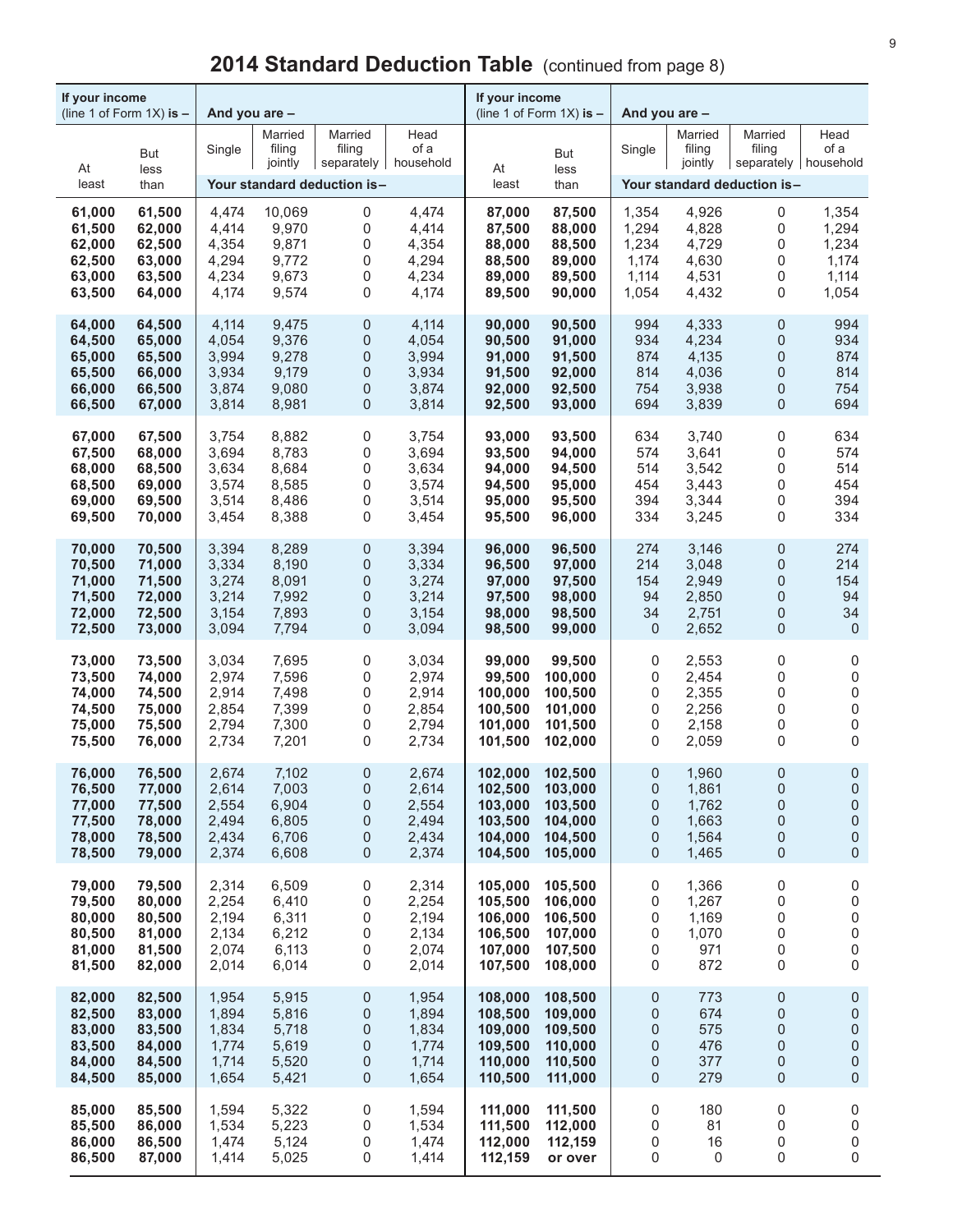# **2014 TAX TABLE FOR FORM 1X FILERS**

è

**Example** Mr. and Mrs. Smith are filing a joint return. Their taxable income on line 5 of Form 1X is \$28,653. First they find the \$28,000 heading in the table. Then they find the \$28,600 – 28,700 income line. Next, they find the column for married filing jointly and read down the column. The amount shown where the income line and the filing status column meet is \$1,406. This is the tax amount they must write on line 6 of Form 1X.

| At<br>least | But<br>less<br>than | Single or<br>Head<br>of a<br>household | Married<br>filing<br>jointly | Married<br>filing<br>sepa-<br>rately |
|-------------|---------------------|----------------------------------------|------------------------------|--------------------------------------|
|             |                     |                                        | Your tax is $-$              |                                      |
| 28.500      | 28.600              | 1.496                                  | 1.400                        | 1.594                                |
| 28.600      | 28,700              | 1,502                                  | (1, 406)                     | 1,600                                |
| 28,700      | 28,800              | 1,508                                  | 1.411                        | 1,606                                |
| 28.800      | 28.900              | 1.514                                  | 1,417                        | 1.613                                |
| 28,900      | 29,000              | 1,521                                  | 1.423                        | 1,619                                |

| If line 5<br>(Taxable                     |                                           |                                        |                                 |                                      | If line 5<br>(Taxable                     |                                           |                                        |                                 |                                      | If line 5<br>(Taxable                          |                                                |                                        |                                 |                                      |
|-------------------------------------------|-------------------------------------------|----------------------------------------|---------------------------------|--------------------------------------|-------------------------------------------|-------------------------------------------|----------------------------------------|---------------------------------|--------------------------------------|------------------------------------------------|------------------------------------------------|----------------------------------------|---------------------------------|--------------------------------------|
| income) is $-$                            |                                           |                                        | And you are -                   |                                      | income) is $-$                            |                                           |                                        | And you are $-$                 |                                      | income) is $-$                                 |                                                |                                        | And you are $-$                 |                                      |
| At<br>least                               | But<br>less<br>than                       | Single or<br>Head<br>of a<br>household | Married<br>filing<br>jointly    | Married<br>filing<br>sepa-<br>rately | At<br>least                               | But<br>less<br>than                       | Single or<br>Head<br>of a<br>household | Married<br>filing<br>jointly    | Married<br>filing<br>sepa-<br>rately | At<br>least                                    | But<br>less<br>than                            | Single or<br>Head<br>of a<br>household | Married<br>filing<br>jointly    | Married<br>filing<br>sepa-<br>rately |
|                                           |                                           |                                        | Your tax is $-$                 |                                      |                                           |                                           |                                        | Your tax is -                   |                                      |                                                |                                                |                                        | Your tax is $-$                 |                                      |
|                                           |                                           |                                        |                                 |                                      |                                           | 3,000                                     |                                        |                                 |                                      |                                                | 7,000                                          |                                        |                                 |                                      |
|                                           |                                           |                                        |                                 |                                      | 3,000<br>3,100<br>3,200<br>3,300<br>3,400 | 3,100<br>3,200<br>3,300<br>3,400<br>3,500 | 122<br>126<br>130<br>134<br>138        | 122<br>126<br>130<br>134<br>138 | 122<br>126<br>130<br>134<br>138      | 7,000<br>7,100<br>7,200<br>7,300<br>7,400      | 7,100<br>7,200<br>7,300<br>7,400<br>7,500      | 282<br>286<br>290<br>294<br>298        | 282<br>286<br>290<br>294<br>298 | 282<br>286<br>290<br>295<br>301      |
| $\mathbf 0$                               | 20                                        | 0                                      | 0<br>$\mathbf{1}$               | $\mathbf 0$                          | 3,500<br>3,600<br>3,700<br>3,800<br>3,900 | 3,600<br>3,700<br>3,800<br>3,900<br>4,000 | 142<br>146<br>150<br>154<br>158        | 142<br>146<br>150<br>154<br>158 | 142<br>146<br>150<br>154<br>158      | 7,500<br>7,600<br>7,700<br>7.800<br>7,900      | 7,600<br>7,700<br>7,800<br>7,900<br>8,000      | 302<br>306<br>310<br>314<br>318        | 302<br>306<br>310<br>314<br>318 | 307<br>313<br>319<br>325<br>331      |
| 20<br>40                                  | 40<br>100                                 | $\mathbf{1}$<br>3                      | 3                               | $\mathbf{1}$<br>3                    |                                           | 4,000                                     |                                        |                                 |                                      |                                                | 8,000                                          |                                        |                                 |                                      |
| 100<br>200<br>300<br>400                  | 200<br>300<br>400<br>500                  | 6<br>10<br>14<br>18                    | 6<br>10<br>14<br>18             | 6<br>10<br>14<br>18                  | 4,000<br>4,100<br>4,200<br>4,300<br>4,400 | 4,100<br>4,200<br>4,300<br>4,400<br>4,500 | 162<br>166<br>170<br>174<br>178        | 162<br>166<br>170<br>174<br>178 | 162<br>166<br>170<br>174<br>178      | 8,000<br>8,100<br>8,200<br>8,300<br>8,400      | 8,100<br>8,200<br>8,300<br>8,400<br>8,500      | 322<br>326<br>330<br>334<br>338        | 322<br>326<br>330<br>334<br>338 | 336<br>342<br>348<br>354<br>360      |
| 500<br>600<br>700<br>800<br>900           | 600<br>700<br>800<br>900<br>1,000         | 22<br>26<br>30<br>34<br>38             | 22<br>26<br>30<br>34<br>38      | 22<br>26<br>30<br>34<br>38           | 4,500<br>4,600<br>4,700<br>4,800<br>4,900 | 4,600<br>4,700<br>4,800<br>4,900<br>5,000 | 182<br>186<br>190<br>194<br>198        | 182<br>186<br>190<br>194<br>198 | 182<br>186<br>190<br>194<br>198      | 8,500<br>8,600<br>8,700<br>8,800<br>8,900      | 8,600<br>8,700<br>8,800<br>8,900<br>9,000      | 342<br>346<br>350<br>354<br>358        | 342<br>346<br>350<br>354<br>358 | 366<br>371<br>377<br>383<br>389      |
| 1,000                                     |                                           |                                        |                                 |                                      |                                           | 5,000                                     |                                        |                                 |                                      |                                                | 9,000                                          |                                        |                                 |                                      |
| 1,000<br>1,100<br>1,200<br>1,300<br>1,400 | 1,100<br>1,200<br>1,300<br>1,400<br>1,500 | 42<br>46<br>50<br>54<br>58             | 42<br>46<br>50<br>54<br>58      | 42<br>46<br>50<br>54<br>58           | 5,000<br>5,100<br>5,200<br>5,300<br>5,400 | 5,100<br>5,200<br>5,300<br>5,400<br>5,500 | 202<br>206<br>210<br>214<br>218        | 202<br>206<br>210<br>214<br>218 | 202<br>206<br>210<br>214<br>218      | 9,000<br>9,100<br>9,200<br>9,300<br>9,400      | 9,100<br>9,200<br>9,300<br>9,400<br>9,500      | 362<br>366<br>370<br>374<br>378        | 362<br>366<br>370<br>374<br>378 | 395<br>401<br>406<br>412<br>418      |
| 1,500<br>1,600<br>1,700<br>1,800<br>1,900 | 1,600<br>1,700<br>1,800<br>1,900<br>2,000 | 62<br>66<br>70<br>74<br>78             | 62<br>66<br>70<br>74<br>78      | 62<br>66<br>70<br>74<br>78           | 5,500<br>5,600<br>5,700<br>5,800<br>5,900 | 5,600<br>5,700<br>5,800<br>5,900<br>6,000 | 222<br>226<br>230<br>234<br>238        | 222<br>226<br>230<br>234<br>238 | 222<br>226<br>230<br>234<br>238      | 9,500<br>9,600<br>9,700<br>9,800<br>9,900      | 9,600<br>9,700<br>9,800<br>9,900<br>10,000     | 382<br>386<br>390<br>394<br>398        | 382<br>386<br>390<br>394<br>398 | 424<br>430<br>436<br>441<br>447      |
| 2,000                                     |                                           |                                        |                                 |                                      |                                           | 6,000                                     |                                        |                                 |                                      |                                                | 10,000                                         |                                        |                                 |                                      |
| 2,000<br>2,100<br>2,200<br>2,300<br>2,400 | 2,100<br>2,200<br>2,300<br>2,400<br>2,500 | 82<br>86<br>90<br>94<br>98             | 82<br>86<br>90<br>94<br>98      | 82<br>86<br>90<br>94<br>98           | 6,000<br>6,100<br>6,200<br>6,300<br>6,400 | 6,100<br>6,200<br>6,300<br>6,400<br>6,500 | 242<br>246<br>250<br>254<br>258        | 242<br>246<br>250<br>254<br>258 | 242<br>246<br>250<br>254<br>258      | 10,000<br>10,100<br>10,200<br>10,300<br>10,400 | 10,100<br>10,200<br>10,300<br>10,400<br>10,500 | 402<br>406<br>410<br>414<br>418        | 402<br>406<br>410<br>414<br>418 | 453<br>459<br>465<br>471<br>477      |
| 2,500<br>2,600<br>2,700<br>2,800<br>2,900 | 2,600<br>2,700<br>2,800<br>2,900<br>3,000 | 102<br>106<br>110<br>114<br>118        | 102<br>106<br>110<br>114<br>118 | 102<br>106<br>110<br>114<br>118      | 6,500<br>6,600<br>6,700<br>6,800<br>6,900 | 6,600<br>6,700<br>6,800<br>6,900<br>7,000 | 262<br>266<br>270<br>274<br>278        | 262<br>266<br>270<br>274<br>278 | 262<br>266<br>270<br>274<br>278      | 10,500<br>10,600<br>10,700<br>10,800<br>10,900 | 10,600<br>10,700<br>10,800<br>10,900<br>11,000 | 422<br>426<br>430<br>434<br>439        | 422<br>426<br>430<br>434<br>438 | 482<br>488<br>494<br>500<br>506      |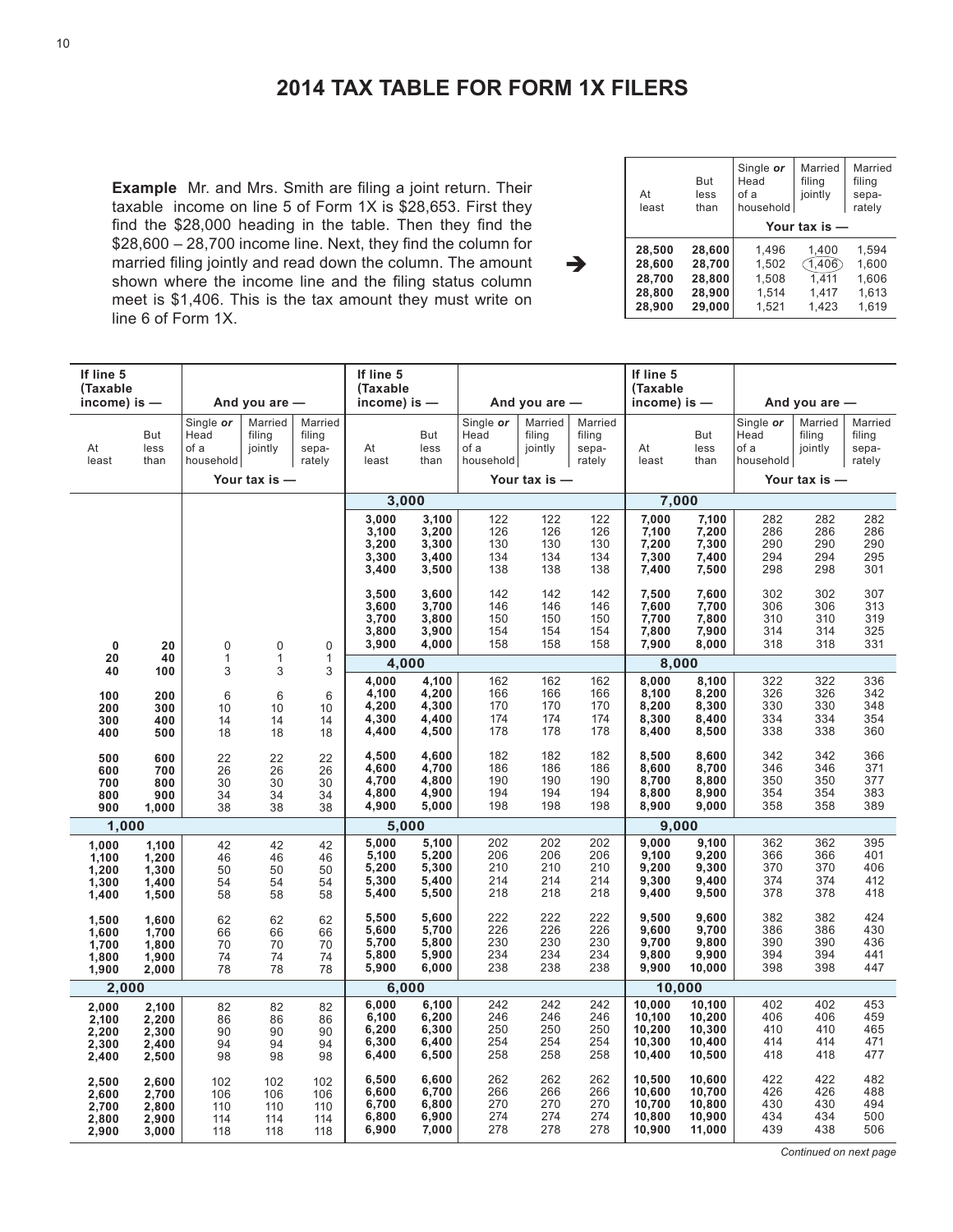| If line 5<br>(Taxable | income) is —        |                                        | And you are $-$              |                                      | If line 5<br>(Taxable<br>income) is $-$ |                     |                                        | And you are -                |                                      | If line 5<br>(Taxable<br>income) is $-$ |                     |                                        | And you are -                |                                      |
|-----------------------|---------------------|----------------------------------------|------------------------------|--------------------------------------|-----------------------------------------|---------------------|----------------------------------------|------------------------------|--------------------------------------|-----------------------------------------|---------------------|----------------------------------------|------------------------------|--------------------------------------|
| At<br>least           | But<br>less<br>than | Single or<br>Head<br>of a<br>household | Married<br>filing<br>jointly | Married<br>filing<br>sepa-<br>rately | At<br>least                             | But<br>less<br>than | Single or<br>Head<br>of a<br>household | Married<br>filing<br>jointly | Married<br>filing<br>sepa-<br>rately | At<br>least                             | But<br>less<br>than | Single or<br>Head<br>of a<br>household | Married<br>filing<br>jointly | Married<br>filing<br>sepa-<br>rately |
|                       |                     |                                        | Your tax is -                |                                      |                                         |                     |                                        | Your tax is -                |                                      |                                         |                     |                                        | Your tax is $-$              |                                      |
|                       | 11,000              |                                        |                              |                                      |                                         | 17,000              |                                        |                              |                                      |                                         | 23,000              |                                        |                              |                                      |
| 11.000                | 11,100              | 445                                    | 442                          | 512                                  | 17,000                                  | 17,100              | 795                                    | 728                          | 873                                  | 23,000                                  | 23,100              | 1,151                                  | 1,079                        | 1,249                                |
| 11,100                | 11,200              | 450                                    | 446                          | 517                                  | 17,100                                  | 17,200              | 801                                    | 734                          | 879                                  | 23,100                                  | 23,200              | 1,157                                  | 1,084                        | 1,255                                |
| 11,200                | 11,300              | 456                                    | 450                          | 523                                  | 17,200                                  | 17,300              | 807                                    | 740                          | 885                                  | 23,200                                  | 23,300              | 1,163                                  | 1,090                        | 1,261                                |
| 11,300                | 11,400              | 462                                    | 454                          | 529                                  | 17,300                                  | 17,400              | 812                                    | 746                          | 892                                  | 23,300                                  | 23,400              | 1,169                                  | 1,096                        | 1,268                                |
| 11,400                | 11,500              | 468                                    | 458                          | 535                                  | 17,400                                  | 17,500              | 818                                    | 752                          | 898                                  | 23,400                                  | 23,500              | 1,176                                  | 1,102                        | 1,274                                |
| 11,500                | 11,600              | 474                                    | 462                          | 541                                  | 17,500                                  | 17,600              | 824                                    | 757                          | 904                                  | 23,500                                  | 23,600              | 1,182                                  | 1,108                        | 1,280                                |
| 11,600                | 11,700              | 480                                    | 466                          | 547                                  | 17,600                                  | 17,700              | 830                                    | 763                          | 910                                  | 23,600                                  | 23,700              | 1,188                                  | 1,114                        | 1,287                                |
| 11,700                | 11,800              | 485                                    | 470                          | 552                                  | 17,700                                  | 17,800              | 836                                    | 769                          | 917                                  | 23,700                                  | 23,800              | 1,195                                  | 1,119                        | 1,293                                |
| 11,800                | 11,900              | 491                                    | 474                          | 558                                  | 17,800                                  | 17,900              | 842                                    | 775                          | 923                                  | 23,800                                  | 23,900              | 1,201                                  | 1,125                        | 1,299                                |
| 11,900                | 12,000              | 497                                    | 478                          | 564                                  | 17,900                                  | 18,000              | 848                                    | 781                          | 929                                  | 23,900                                  | 24,000              | 1,207                                  | 1,131                        | 1,305                                |
|                       | 12,000              |                                        |                              |                                      |                                         | 18,000              |                                        |                              |                                      |                                         | 24,000              |                                        |                              |                                      |
| 12,000                | 12,100              | 503                                    | 482                          | 570                                  | 18,000                                  | 18,100              | 853                                    | 787                          | 935                                  | 24.000                                  | 24,100              | 1,213                                  | 1,137                        | 1,312                                |
| 12,100                | 12,200              | 509                                    | 486                          | 576                                  | 18,100                                  | 18,200              | 859                                    | 792                          | 942                                  | 24,100                                  | 24,200              | 1,220                                  | 1,143                        | 1,318                                |
| 12,200                | 12,300              | 515                                    | 490                          | 582                                  | 18,200                                  | 18,300              | 865                                    | 798                          | 948                                  | 24,200                                  | 24.300              | 1,226                                  | 1,149                        | 1,324                                |
| 12,300                | 12,400              | 520                                    | 494                          | 587                                  | 18,300                                  | 18,400              | 871                                    | 804                          | 954                                  | 24,300                                  | 24,400              | 1,232                                  | 1,155                        | 1,330                                |
| 12,400                | 12,500              | 526                                    | 498                          | 593                                  | 18,400                                  | 18,500              | 877                                    | 810                          | 961                                  | 24,400                                  | 24,500              | 1,238                                  | 1,160                        | 1,337                                |
| 12,500                | 12,600              | 532                                    | 502                          | 599                                  | 18,500                                  | 18,600              | 883                                    | 816                          | 967                                  | 24,500                                  | 24,600              | 1,245                                  | 1,166                        | 1,343                                |
| 12,600                | 12,700              | 538                                    | 506                          | 605                                  | 18,600                                  | 18,700              | 888                                    | 822                          | 973                                  | 24,600                                  | 24,700              | 1,251                                  | 1,172                        | 1,349                                |
| 12,700                | 12,800              | 544                                    | 510                          | 611                                  | 18,700                                  | 18,800              | 894                                    | 827                          | 979                                  | 24,700                                  | 24,800              | 1,257                                  | 1,178                        | 1,356                                |
| 12,800                | 12,900              | 550                                    | 514                          | 617                                  | 18,800                                  | 18,900              | 900                                    | 833                          | 986                                  | 24,800                                  | 24,900              | 1,264                                  | 1,184                        | 1,362                                |
| 12,900                | 13,000              | 556                                    | 518                          | 623                                  | 18,900                                  | 19,000              | 906                                    | 839                          | 992                                  | 24,900                                  | 25,000              | 1,270                                  | 1,190                        | 1,368                                |
|                       | 13,000              |                                        |                              |                                      |                                         | 19,000              |                                        |                              |                                      |                                         | 25,000              |                                        |                              |                                      |
| 13,000                | 13,100              | 561                                    | 522                          | 628                                  | 19,000                                  | 19,100              | 912                                    | 845                          | 998                                  | 25,000                                  | 25,100              | 1,276                                  | 1,195                        | 1,374                                |
| 13,100                | 13,200              | 567                                    | 526                          | 634                                  | 19,100                                  | 19,200              | 918                                    | 851                          | 1,004                                | 25,100                                  | 25,200              | 1,282                                  | 1,201                        | 1,381                                |
| 13,200                | 13,300              | 573                                    | 530                          | 640                                  | 19,200                                  | 19,300              | 923                                    | 857                          | 1,011                                | 25,200                                  | 25,300              | 1,289                                  | 1,207                        | 1,387                                |
| 13,300                | 13,400              | 579                                    | 534                          | 646                                  | 19,300                                  | 19,400              | 929                                    | 863                          | 1,017                                | 25,300                                  | 25,400              | 1,295                                  | 1,213                        | 1,393                                |
| 13,400                | 13,500              | 585                                    | 538                          | 652                                  | 19,400                                  | 19,500              | 935                                    | 868                          | 1,023                                | 25,400                                  | 25,500              | 1,301                                  | 1,219                        | 1,399                                |
| 13,500                | 13,600              | 591                                    | 542                          | 658                                  | 19,500                                  | 19,600              | 941                                    | 874                          | 1,029                                | 25,500                                  | 25,600              | 1,307                                  | 1,225                        | 1,406                                |
| 13,600                | 13,700              | 596                                    | 546                          | 663                                  | 19,600                                  | 19,700              | 947                                    | 880                          | 1,036                                | 25,600                                  | 25,700              | 1,314                                  | 1,230                        | 1,412                                |
| 13,700                | 13,800              | 602                                    | 550                          | 669                                  | 19,700                                  | 19,800              | 953                                    | 886                          | 1,042                                | 25,700                                  | 25,800              | 1,320                                  | 1,236                        | 1,418                                |
| 13,800                | 13,900              | 608                                    | 554                          | 675                                  | 19,800                                  | 19,900              | 958                                    | 892                          | 1,048                                | 25,800                                  | 25,900              | 1,326                                  | 1,242                        | 1,425                                |
| 13,900                | 14,000              | 614                                    | 558                          | 681                                  | 19,900                                  | 20,000              | 964                                    | 898                          | 1,055                                | 25,900                                  | 26,000              | 1,332                                  | 1,248                        | 1,431                                |
|                       | 14,000              |                                        |                              |                                      |                                         | 20,000              |                                        |                              |                                      |                                         | 26,000              |                                        |                              |                                      |
| 14,000                | 14,100              | 620                                    | 562                          | 687                                  | 20,000                                  | 20,100              | 970                                    | 903                          | 1,061                                | 26,000                                  | 26,100              | 1,339                                  | 1,254                        | 1,437                                |
| 14,100                | 14,200              | 626                                    | 566                          | 693                                  | 20,100                                  | 20,200              | 976                                    | 909                          | 1,067                                | 26,100                                  | 26,200              | 1,345                                  | 1,260                        | 1,443                                |
| 14,200                | 14,300              | 631                                    | 570                          | 698                                  | 20,200                                  | 20,300              | 982                                    | 915                          | 1,073                                | 26,200                                  | 26,300              | 1,351                                  | 1,265                        | 1,450                                |
| 14,300                | 14,400              | 637                                    | 574                          | 704                                  | 20,300                                  | 20,400              | 988                                    | 921                          | 1,080                                | 26,300                                  | 26,400              | 1,358                                  | 1,271                        | 1,456                                |
| 14,400                | 14,500              | 643                                    | 578                          | 710                                  | 20,400                                  | 20,500              | 994                                    | 927                          | 1,086                                | 26,400                                  | 26,500              | 1,364                                  | 1,277                        | 1,462                                |
| 14,500                | 14,600              | 649                                    | 582                          | 716                                  | 20,500                                  | 20,600              | 999                                    | 933                          | 1,092                                | 26,500                                  | 26,600              | 1,370                                  | 1,283                        | 1,468                                |
| 14,600                | 14,700              | 655                                    | 588                          | 722                                  | 20,600                                  | 20,700              | 1,005                                  | 938                          | 1,098                                | 26,600                                  | 26,700              | 1,376                                  | 1,289                        | 1,475                                |
| 14,700                | 14,800              | 661                                    | 594                          | 729                                  | 20,700                                  | 20,800              | 1,011                                  | 944                          | 1,105                                | 26,700                                  | 26,800              | 1,383                                  | 1,295                        | 1,481                                |
| 14,800                | 14,900              | 666                                    | 600                          | 735                                  | 20,800                                  | 20,900              | 1,017                                  | 950                          | 1,111                                | 26,800                                  | 26,900              | 1,389                                  | 1,301                        | 1,487                                |
| 14,900                | 15,000              | 672                                    | 606                          | 741                                  | 20,900                                  | 21,000              | 1,023                                  | 956                          | 1,117                                | 26,900                                  | 27,000              | 1,395                                  | 1,306                        | 1,493                                |
|                       | 15,000              |                                        |                              |                                      | 21,000                                  |                     |                                        |                              |                                      |                                         | 27,000              |                                        |                              |                                      |
| 15,000                | 15,100              | 678                                    | 611                          | 747                                  | 21,000                                  | 21,100              | 1,029                                  | 962                          | 1,124                                | 27,000                                  | 27,100              | 1,401                                  | 1,312                        | 1,500                                |
| 15,100                | 15,200              | 684                                    | 617                          | 754                                  | 21,100                                  | 21,200              | 1,034                                  | 968                          | 1,130                                | 27,100                                  | 27,200              | 1,408                                  | 1,318                        | 1,506                                |
| 15,200                | 15,300              | 690                                    | 623                          | 760                                  | 21,200                                  | 21,300              | 1,040                                  | 973                          | 1,136                                | 27,200                                  | 27,300              | 1,414                                  | 1,324                        | 1,512                                |
| 15,300                | 15,400              | 696                                    | 629                          | 766                                  | 21,300                                  | 21,400              | 1,046                                  | 979                          | 1,142                                | 27,300                                  | 27,400              | 1,420                                  | 1,330                        | 1,519                                |
| 15,400                | 15,500              | 702                                    | 635                          | 772                                  | 21,400                                  | 21,500              | 1,052                                  | 985                          | 1,149                                | 27,400                                  | 27,500              | 1,427                                  | 1,336                        | 1,525                                |
| 15,500                | 15,600              | 707                                    | 641                          | 779                                  | 21,500                                  | 21,600              | 1,058                                  | 991                          | 1,155                                | 27,500                                  | 27,600              | 1,433                                  | 1,341                        | 1,531                                |
| 15,600                | 15,700              | 713                                    | 646                          | 785                                  | 21,600                                  | 21,700              | 1,064                                  | 997                          | 1,161                                | 27,600                                  | 27,700              | 1,439                                  | 1,347                        | 1,537                                |
| 15,700                | 15,800              | 719                                    | 652                          | 791                                  | 21,700                                  | 21,800              | 1,069                                  | 1,003                        | 1,167                                | 27,700                                  | 27,800              | 1,445                                  | 1,353                        | 1,544                                |
| 15,800                | 15,900              | 725                                    | 658                          | 798                                  | 21,800                                  | 21,900              | 1,075                                  | 1,009                        | 1,174                                | 27,800                                  | 27,900              | 1,452                                  | 1,359                        | 1,550                                |
| 15,900                | 16,000              | 731                                    | 664                          | 804                                  | 21,900                                  | 22,000              | 1,082                                  | 1,014                        | 1,180                                | 27,900                                  | 28,000              | 1,458                                  | 1,365                        | 1,556                                |
|                       | 16,000              |                                        |                              |                                      |                                         | 22,000              |                                        |                              |                                      |                                         | 28,000              |                                        |                              |                                      |
| 16,000                | 16,100              | 737                                    | 670                          | 810                                  | 22,000                                  | 22,100              | 1,088                                  | 1,020                        | 1,186                                | 28,000                                  | 28,100              | 1,464                                  | 1,371                        | 1,562                                |
| 16,100                | 16,200              | 742                                    | 676                          | 816                                  | 22,100                                  | 22,200              | 1,094                                  | 1,026                        | 1,193                                | 28,100                                  | 28,200              | 1,470                                  | 1,376                        | 1,569                                |
| 16,200                | 16,300              | 748                                    | 681                          | 823                                  | 22,200                                  | 22,300              | 1,101                                  | 1,032                        | 1,199                                | 28,200                                  | 28,300              | 1,477                                  | 1,382                        | 1,575                                |
| 16,300                | 16,400              | 754                                    | 687                          | 829                                  | 22,300                                  | 22,400              | 1,107                                  | 1,038                        | 1,205                                | 28,300                                  | 28,400              | 1,483                                  | 1,388                        | 1,581                                |
| 16,400                | 16,500              | 760                                    | 693                          | 835                                  | 22,400                                  | 22,500              | 1,113                                  | 1,044                        | 1,211                                | 28,400                                  | 28,500              | 1,489                                  | 1,394                        | 1,588                                |
| 16,500                | 16,600              | 766                                    | 699                          | 841                                  | 22,500                                  | 22,600              | 1,119                                  | 1,049                        | 1,218                                | 28,500                                  | 28,600              | 1,496                                  | 1,400                        | 1,594                                |
| 16,600                | 16,700              | 772                                    | 705                          | 848                                  | 22,600                                  | 22,700              | 1,126                                  | 1,055                        | 1,224                                | 28,600                                  | 28,700              | 1,502                                  | 1,406                        | 1,600                                |
| 16,700                | 16,800              | 777                                    | 711                          | 854                                  | 22,700                                  | 22,800              | 1,132                                  | 1,061                        | 1,230                                | 28,700                                  | 28,800              | 1,508                                  | 1,411                        | 1,606                                |
| 16,800                | 16,900              | 783                                    | 717                          | 860                                  | 22,800                                  | 22,900              | 1,138                                  | 1,067                        | 1,236                                | 28,800                                  | 28,900              | 1,514                                  | 1,417                        | 1,613                                |
| 16,900                | 17,000              | 789                                    | 722                          | 866                                  | 22,900                                  | 23,000              | 1,144                                  | 1,073                        | 1,243                                | 28,900                                  | 29,000              | 1,521                                  | 1,423                        | 1,619                                |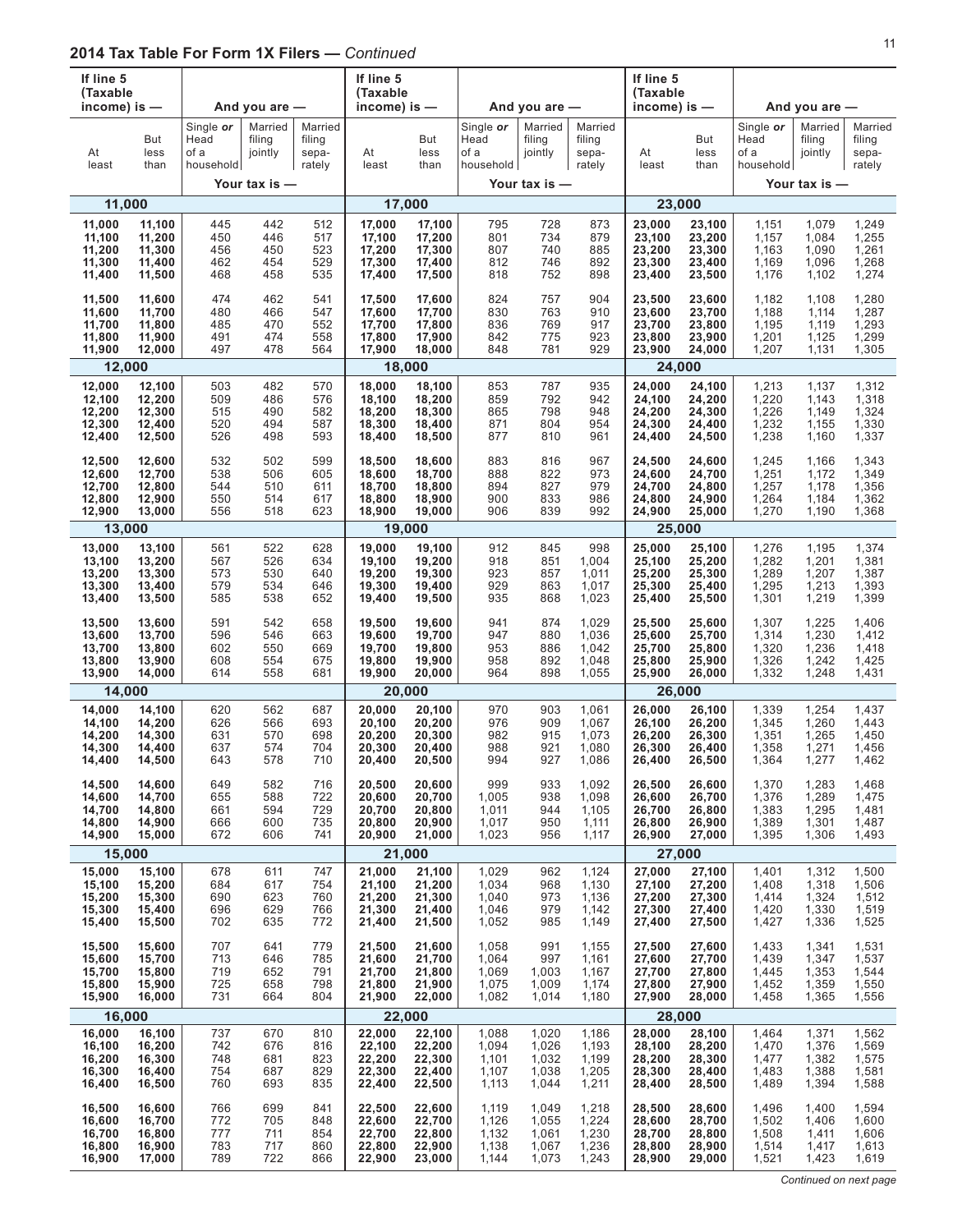| If line 5<br>(Taxable<br>income) is $-$ |                     |                                        | And you are $-$              |                                      | If line 5<br>(Taxable<br>income) is $-$ |                     |                                        | And you are -                |                                      | If line 5<br>(Taxable<br>income) is $-$ |                     |                                        | And you are $-$              |                                      |
|-----------------------------------------|---------------------|----------------------------------------|------------------------------|--------------------------------------|-----------------------------------------|---------------------|----------------------------------------|------------------------------|--------------------------------------|-----------------------------------------|---------------------|----------------------------------------|------------------------------|--------------------------------------|
| At<br>least                             | But<br>less<br>than | Single or<br>Head<br>of a<br>household | Married<br>filing<br>jointly | Married<br>filing<br>sepa-<br>rately | At<br>least                             | But<br>less<br>than | Single or<br>Head<br>of a<br>household | Married<br>filing<br>jointly | Married<br>filing<br>sepa-<br>rately | At<br>least                             | But<br>less<br>than | Single or<br>Head<br>of a<br>household | Married<br>filing<br>jointly | Married<br>filing<br>sepa-<br>rately |
|                                         |                     |                                        | Your tax is -                |                                      |                                         |                     |                                        | Your tax is -                |                                      |                                         |                     |                                        | Your tax is —                |                                      |
| 29,000                                  |                     |                                        |                              |                                      |                                         | 35,000              |                                        |                              |                                      |                                         | 41,000              |                                        |                              |                                      |
| 29,000                                  | 29,100              | 1,527                                  | 1,429                        | 1,625                                | 35,000                                  | 35,100              | 1,903                                  | 1,805                        | 2,001                                | 41,000                                  | 41,100              | 2,279                                  | 2,181                        | 2,378                                |
| 29,100                                  | 29,200              | 1,533                                  | 1,435                        | 1,631                                | 35,100                                  | 35,200              | 1,909                                  | 1,811                        | 2,008                                | 41,100                                  | 41,200              | 2,286                                  | 2,187                        | 2,384                                |
| 29,200                                  | 29,300              | 1,539                                  | 1,441                        | 1,638                                | 35,200                                  | 35,300              | 1,916                                  | 1,818                        | 2,014                                | 41,200                                  | 41,300              | 2,292                                  | 2,194                        | 2,390                                |
| 29,300                                  | 29,400              | 1,546                                  | 1,448                        | 1,644                                | 35,300                                  | 35,400              | 1,922                                  | 1,824                        | 2,020                                | 41,300                                  | 41,400              | 2,298                                  | 2,200                        | 2,396                                |
| 29,400                                  | 29,500              | 1,552                                  | 1,454                        | 1,650                                | 35,400                                  | 35,500              | 1,928                                  | 1,830                        | 2,026                                | 41,400                                  | 41,500              | 2,304                                  | 2,206                        | 2,403                                |
| 29,500                                  | 29,600              | 1,558                                  | 1,460                        | 1,656                                | 35,500                                  | 35,600              | 1,934                                  | 1,836                        | 2,033                                | 41,500                                  | 41,600              | 2,311                                  | 2,213                        | 2,409                                |
| 29,600                                  | 29,700              | 1,564                                  | 1,466                        | 1,663                                | 35,600                                  | 35,700              | 1,941                                  | 1,843                        | 2,039                                | 41,600                                  | 41,700              | 2,317                                  | 2,219                        | 2,415                                |
| 29,700                                  | 29,800              | 1,571                                  | 1,473                        | 1,669                                | 35,700                                  | 35,800              | 1,947                                  | 1,849                        | 2,045                                | 41,700                                  | 41,800              | 2,323                                  | 2,225                        | 2,421                                |
| 29,800                                  | 29,900              | 1,577                                  | 1,479                        | 1,675                                | 35,800                                  | 35,900              | 1,953                                  | 1,855                        | 2,052                                | 41,800                                  | 41,900              | 2,329                                  | 2,231                        | 2,428                                |
| 29,900                                  | 30,000              | 1,583                                  | 1,485                        | 1,682                                | 35,900                                  | 36,000              | 1,959                                  | 1,861                        | 2,058                                | 41,900                                  | 42,000              | 2,336                                  | 2,238                        | 2,434                                |
| 30,000                                  |                     |                                        |                              |                                      |                                         | 36,000              |                                        |                              |                                      |                                         | 42,000              |                                        |                              |                                      |
| 30,000                                  | 30,100              | 1,590                                  | 1,492                        | 1,688                                | 36,000                                  | 36,100              | 1,966                                  | 1,868                        | 2,064                                | 42,000                                  | 42,100              | 2,342                                  | 2,244                        | 2,440                                |
| 30,100                                  | 30,200              | 1,596                                  | 1,498                        | 1,694                                | 36,100                                  | 36,200              | 1,972                                  | 1,874                        | 2,070                                | 42,100                                  | 42,200              | 2,348                                  | 2,250                        | 2,447                                |
| 30,200                                  | 30,300              | 1,602                                  | 1,504                        | 1,700                                | 36,200                                  | 36,300              | 1,978                                  | 1,880                        | 2,077                                | 42,200                                  | 42,300              | 2,355                                  | 2,256                        | 2,453                                |
| 30,300                                  | 30,400              | 1,608                                  | 1,510                        | 1,707                                | 36,300                                  | 36,400              | 1,985                                  | 1,887                        | 2,083                                | 42,300                                  | 42,400              | 2,361                                  | 2,263                        | 2,459                                |
| 30,400                                  | 30,500              | 1,615                                  | 1,517                        | 1,713                                | 36,400                                  | 36,500              | 1,991                                  | 1,893                        | 2,089                                | 42,400                                  | 42,500              | 2,367                                  | 2,269                        | 2,465                                |
| 30,500                                  | 30,600              | 1,621                                  | 1,523                        | 1,719                                | 36,500                                  | 36,600              | 1,997                                  | 1,899                        | 2,095                                | 42,500                                  | 42,600              | 2,373                                  | 2,275                        | 2,472                                |
| 30,600                                  | 30,700              | 1,627                                  | 1,529                        | 1,725                                | 36,600                                  | 36,700              | 2,003                                  | 1,905                        | 2,102                                | 42,600                                  | 42,700              | 2,380                                  | 2,282                        | 2,478                                |
| 30.700                                  | 30,800              | 1,633                                  | 1,535                        | 1,732                                | 36,700                                  | 36,800              | 2,010                                  | 1,912                        | 2,108                                | 42,700                                  | 42,800              | 2,386                                  | 2,288                        | 2,484                                |
| 30,800                                  | 30,900              | 1,640                                  | 1,542                        | 1,738                                | 36,800                                  | 36,900              | 2,016                                  | 1,918                        | 2,114                                | 42,800                                  | 42,900              | 2,392                                  | 2,294                        | 2,490                                |
| 30,900                                  | 31,000              | 1,646                                  | 1,548                        | 1,744                                | 36,900                                  | 37,000              | 2,022                                  | 1,924                        | 2,120                                | 42,900                                  | 43,000              | 2,398                                  | 2,300                        | 2,497                                |
| 31,000                                  |                     |                                        |                              |                                      |                                         | 37,000              |                                        |                              |                                      |                                         | 43,000              |                                        |                              |                                      |
| 31,000                                  | 31,100              | 1,652                                  | 1,554                        | 1,751                                | 37,000                                  | 37,100              | 2,028                                  | 1,930                        | 2,127                                | 43,000                                  | 43,100              | 2,405                                  | 2,307                        | 2,503                                |
| 31,100                                  | 31,200              | 1,659                                  | 1,560                        | 1,757                                | 37,100                                  | 37,200              | 2,035                                  | 1,937                        | 2,133                                | 43,100                                  | 43,200              | 2,411                                  | 2,313                        | 2,509                                |
| 31,200                                  | 31,300              | 1,665                                  | 1,567                        | 1,763                                | 37,200                                  | 37,300              | 2,041                                  | 1,943                        | 2,139                                | 43,200                                  | 43,300              | 2,417                                  | 2,319                        | 2,515                                |
| 31,300                                  | 31,400              | 1,671                                  | 1,573                        | 1,769                                | 37,300                                  | 37,400              | 2,047                                  | 1,949                        | 2,146                                | 43,300                                  | 43,400              | 2,423                                  | 2,325                        | 2,522                                |
| 31,400                                  | 31,500              | 1,677                                  | 1,579                        | 1,776                                | 37,400                                  | 37,500              | 2,054                                  | 1,955                        | 2,152                                | 43,400                                  | 43,500              | 2,430                                  | 2,332                        | 2,528                                |
| 31,500                                  | 31,600              | 1,684                                  | 1,586                        | 1,782                                | 37,500                                  | 37,600              | 2,060                                  | 1,962                        | 2,158                                | 43,500                                  | 43,600              | 2,436                                  | 2,338                        | 2,534                                |
| 31,600                                  | 31,700              | 1,690                                  | 1,592                        | 1,788                                | 37,600                                  | 37,700              | 2,066                                  | 1,968                        | 2,164                                | 43,600                                  | 43,700              | 2,442                                  | 2,344                        | 2,541                                |
| 31,700                                  | 31,800              | 1,696                                  | 1,598                        | 1,794                                | 37,700                                  | 37,800              | 2,072                                  | 1,974                        | 2,171                                | 43,700                                  | 43,800              | 2,449                                  | 2,351                        | 2,547                                |
| 31,800                                  | 31,900              | 1,702                                  | 1,604                        | 1,801                                | 37,800                                  | 37,900              | 2,079                                  | 1,981                        | 2,177                                | 43,800                                  | 43,900              | 2,455                                  | 2,357                        | 2,553                                |
| 31,900                                  | 32,000              | 1,709                                  | 1,611                        | 1,807                                | 37,900                                  | 38,000              | 2,085                                  | 1,987                        | 2,183                                | 43,900                                  | 44,000              | 2,461                                  | 2,363                        | 2,559                                |
| 32,000                                  |                     |                                        |                              |                                      |                                         | 38,000              |                                        |                              |                                      |                                         | 44,000              |                                        |                              |                                      |
| 32,000                                  | 32,100              | 1,715                                  | 1,617                        | 1,813                                | 38,000                                  | 38,100              | 2,091                                  | 1,993                        | 2,189                                | 44,000                                  | 44,100              | 2,467                                  | 2.369                        | 2,566                                |
| 32,100                                  | 32,200              | 1,721                                  | 1,623                        | 1,820                                | 38,100                                  | 38,200              | 2,097                                  | 1,999                        | 2,196                                | 44,100                                  | 44,200              | 2,474                                  | 2,376                        | 2,572                                |
| 32,200                                  | 32,300              | 1,728                                  | 1,629                        | 1,826                                | 38,200                                  | 38,300              | 2,104                                  | 2,006                        | 2,202                                | 44,200                                  | 44,300              | 2,480                                  | 2,382                        | 2,578                                |
| 32,300                                  | 32,400              | 1,734                                  | 1,636                        | 1,832                                | 38,300                                  | 38,400              | 2,110                                  | 2,012                        | 2,208                                | 44,300                                  | 44,400              | 2,486                                  | 2,388                        | 2,584                                |
| 32,400                                  | 32,500              | 1,740                                  | 1,642                        | 1,838                                | 38,400                                  | 38,500              | 2,116                                  | 2,018                        | 2,215                                | 44,400                                  | 44,500              | 2,492                                  | 2,394                        | 2,591                                |
| 32,500                                  | 32,600              | 1,746                                  | 1,648                        | 1,845                                | 38,500                                  | 38,600              | 2,123                                  | 2,024                        | 2,221                                | 44,500                                  | 44,600              | 2,499                                  | 2,401                        | 2,597                                |
| 32,600                                  | 32,700              | 1,753                                  | 1,655                        | 1,851                                | 38,600                                  | 38,700              | 2,129                                  | 2,031                        | 2,227                                | 44,600                                  | 44,700              | 2,505                                  | 2,407                        | 2,603                                |
| 32,700                                  | 32,800              | 1,759                                  | 1,661                        | 1,857                                | 38,700                                  | 38,800              | 2,135                                  | 2,037                        | 2,233                                | 44,700                                  | 44,800              | 2,511                                  | 2,413                        | 2,610                                |
| 32,800                                  | 32,900              | 1,765                                  | 1,667                        | 1,863                                | 38,800                                  | 38,900              | 2,141                                  | 2,043                        | 2,240                                | 44,800                                  | 44,900              | 2,518                                  | 2,419                        | 2,616                                |
| 32,900                                  | 33,000              | 1,771                                  | 1,673                        | 1,870                                | 38,900                                  | 39,000              | 2,148                                  | 2,050                        | 2,246                                | 44,900                                  | 45,000              | 2,524                                  | 2,426                        | 2,622                                |
| 33,000                                  |                     |                                        |                              |                                      |                                         | 39,000              |                                        |                              |                                      |                                         | 45,000              |                                        |                              |                                      |
| 33,000                                  | 33,100              | 1,778                                  | 1,680                        | 1,876                                | 39,000                                  | 39,100              | 2,154                                  | 2,056                        | 2,252                                | 45,000                                  | 45,100              | 2,530                                  | 2,432                        | 2,628                                |
| 33,100                                  | 33,200              | 1,784                                  | 1,686                        | 1,882                                | 39,100                                  | 39,200              | 2,160                                  | 2,062                        | 2,258                                | 45,100                                  | 45,200              | 2,536                                  | 2,438                        | 2,635                                |
| 33,200                                  | 33,300              | 1,790                                  | 1,692                        | 1,888                                | 39,200                                  | 39,300              | 2,166                                  | 2,068                        | 2,265                                | 45,200                                  | 45,300              | 2,543                                  | 2,445                        | 2,641                                |
| 33,300                                  | 33,400              | 1,796                                  | 1,698                        | 1,895                                | 39,300                                  | 39,400              | 2,173                                  | 2,075                        | 2,271                                | 45,300                                  | 45,400              | 2,549                                  | 2,451                        | 2,647                                |
| 33,400                                  | 33,500              | 1,803                                  | 1,705                        | 1,901                                | 39,400                                  | 39,500              | 2,179                                  | 2,081                        | 2,277                                | 45,400                                  | 45,500              | 2,555                                  | 2,457                        | 2,653                                |
| 33,500                                  | 33,600              | 1,809                                  | 1,711                        | 1,907                                | 39,500                                  | 39,600              | 2,185                                  | 2,087                        | 2,283                                | 45,500                                  | 45,600              | 2,561                                  | 2,463                        | 2,660                                |
| 33,600                                  | 33,700              | 1,815                                  | 1,717                        | 1,914                                | 39,600                                  | 39,700              | 2,191                                  | 2,093                        | 2,290                                | 45,600                                  | 45,700              | 2,568                                  | 2,470                        | 2,666                                |
| 33,700                                  | 33,800              | 1,822                                  | 1,724                        | 1,920                                | 39,700                                  | 39,800              | 2,198                                  | 2,100                        | 2,296                                | 45,700                                  | 45,800              | 2,574                                  | 2,476                        | 2,672                                |
| 33,800                                  | 33,900              | 1,828                                  | 1,730                        | 1,926                                | 39,800                                  | 39,900              | 2,204                                  | 2,106                        | 2,302                                | 45,800                                  | 45,900              | 2,580                                  | 2,482                        | 2,679                                |
| 33,900                                  | 34,000              | 1,834                                  | 1,736                        | 1,932                                | 39,900                                  | 40,000              | 2,210                                  | 2,112                        | 2,309                                | 45,900                                  | 46,000              | 2,586                                  | 2,488                        | 2,685                                |
| 34,000                                  |                     |                                        |                              |                                      |                                         | 40,000              |                                        |                              |                                      |                                         | 46,000              |                                        |                              |                                      |
| 34,000                                  | 34,100              | 1,840                                  | 1,742                        | 1,939                                | 40,000                                  | 40,100              | 2,217                                  | 2,119                        | 2,315                                | 46,000                                  | 46,100              | 2,593                                  | 2,495                        | 2,691                                |
| 34,100                                  | 34,200              | 1,847                                  | 1,749                        | 1,945                                | 40,100                                  | 40,200              | 2,223                                  | 2,125                        | 2,321                                | 46,100                                  | 46,200              | 2,599                                  | 2,501                        | 2,697                                |
| 34,200                                  | 34,300              | 1,853                                  | 1,755                        | 1,951                                | 40,200                                  | 40,300              | 2,229                                  | 2,131                        | 2,327                                | 46,200                                  | 46,300              | 2,605                                  | 2,507                        | 2,704                                |
| 34,300                                  | 34,400              | 1,859                                  | 1,761                        | 1,957                                | 40,300                                  | 40,400              | 2,235                                  | 2,137                        | 2,334                                | 46,300                                  | 46,400              | 2,612                                  | 2,514                        | 2,710                                |
| 34,400                                  | 34,500              | 1,865                                  | 1,767                        | 1,964                                | 40,400                                  | 40,500              | 2,242                                  | 2,144                        | 2,340                                | 46,400                                  | 46,500              | 2,618                                  | 2,520                        | 2,716                                |
| 34,500                                  | 34,600              | 1,872                                  | 1,774                        | 1,970                                | 40,500                                  | 40,600              | 2,248                                  | 2,150                        | 2,346                                | 46,500                                  | 46,600              | 2,624                                  | 2,526                        | 2,722                                |
| 34,600                                  | 34,700              | 1,878                                  | 1,780                        | 1,976                                | 40,600                                  | 40,700              | 2,254                                  | 2,156                        | 2,352                                | 46,600                                  | 46,700              | 2,630                                  | 2,532                        | 2,729                                |
| 34,700                                  | 34,800              | 1,884                                  | 1,786                        | 1,983                                | 40,700                                  | 40,800              | 2,260                                  | 2,162                        | 2,359                                | 46,700                                  | 46,800              | 2,637                                  | 2,539                        | 2,735                                |
| 34,800                                  | 34,900              | 1,891                                  | 1,792                        | 1,989                                | 40,800                                  | 40,900              | 2,267                                  | 2,169                        | 2,365                                | 46,800                                  | 46,900              | 2,643                                  | 2,545                        | 2,741                                |
| 34,900                                  | 35,000              | 1,897                                  | 1,799                        | 1,995                                | 40,900                                  | 41,000              | 2,273                                  | 2,175                        | 2,371                                | 46,900                                  | 47,000              | 2,649                                  | 2,551                        | 2,747                                |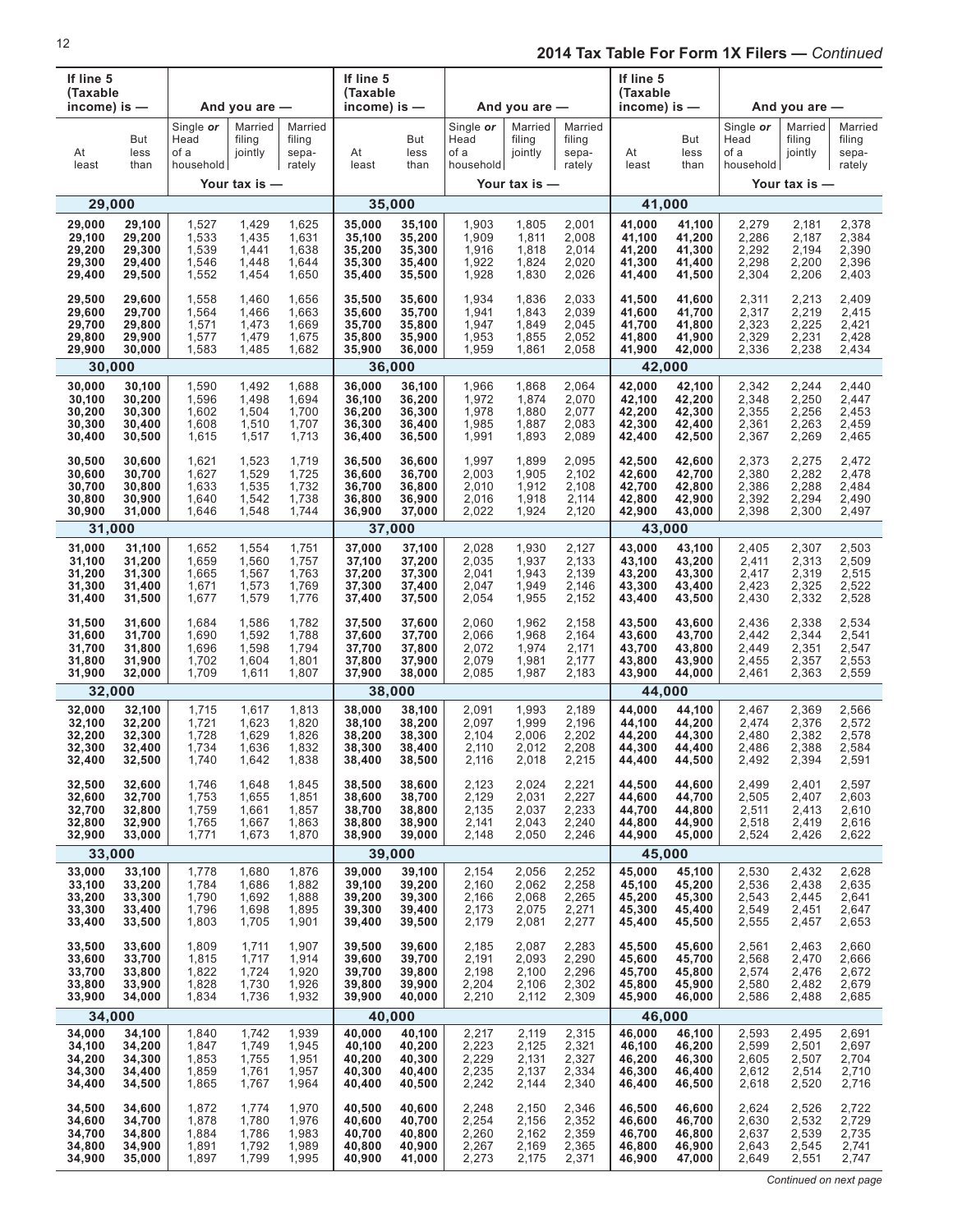|    | If line 5<br>(Taxable                                                                            |                                           |                                           |                                           | If line 5<br>(Taxable                          |                                                |                                           |                                           |                                           | If line 5<br>(Taxable                          |                                                |                                           |                                           |                                           |
|----|--------------------------------------------------------------------------------------------------|-------------------------------------------|-------------------------------------------|-------------------------------------------|------------------------------------------------|------------------------------------------------|-------------------------------------------|-------------------------------------------|-------------------------------------------|------------------------------------------------|------------------------------------------------|-------------------------------------------|-------------------------------------------|-------------------------------------------|
|    | income) is $-$                                                                                   |                                           | And you are $-$                           |                                           | income) is $-$                                 |                                                |                                           | And you are $-$                           |                                           | income) is $-$                                 |                                                |                                           | And you are -                             |                                           |
| At | But<br>less<br>least<br>than                                                                     | Single or<br>Head<br>of a<br>household    | Married<br>filing<br>jointly              | Married<br>filing<br>sepa-<br>rately      | At<br>least                                    | But<br>less<br>than                            | Single or<br>Head<br>of a<br>household    | Married<br>filing<br>jointly              | Married<br>filing<br>sepa-<br>rately      | At<br>least                                    | But<br>less<br>than                            | Single or<br>Head<br>of a<br>household    | Married<br>filing<br>jointly              | Married<br>filing<br>sepa-<br>rately      |
|    |                                                                                                  |                                           | Your tax is -                             |                                           |                                                |                                                |                                           | Your tax is -                             |                                           |                                                |                                                |                                           | Your tax is $-$                           |                                           |
|    | 47,000                                                                                           |                                           |                                           |                                           |                                                | 53,000                                         |                                           |                                           |                                           |                                                | 59,000                                         |                                           |                                           |                                           |
|    | 47,000<br>47,100<br>47,100<br>47,200<br>47,200<br>47,300<br>47,300<br>47,400<br>47,400<br>47,500 | 2,655<br>2,662<br>2,668<br>2,674<br>2,681 | 2,557<br>2,564<br>2,570<br>2,576<br>2,582 | 2,754<br>2,760<br>2,766<br>2,773<br>2,779 | 53,000<br>53,100<br>53,200<br>53,300<br>53,400 | 53,100<br>53,200<br>53,300<br>53,400<br>53,500 | 3,032<br>3,038<br>3,044<br>3,050<br>3,057 | 2,934<br>2,940<br>2,946<br>2,952<br>2,959 | 3,130<br>3,136<br>3,142<br>3,149<br>3,155 | 59,000<br>59,100<br>59,200<br>59,300<br>59,400 | 59,100<br>59,200<br>59,300<br>59,400<br>59,500 | 3,408<br>3,414<br>3,420<br>3,427<br>3,433 | 3,310<br>3,316<br>3,322<br>3,329<br>3,335 | 3,506<br>3,512<br>3,519<br>3,525<br>3,531 |
|    | 47,500<br>47,600<br>47,600<br>47,700<br>47,700<br>47,800<br>47,800<br>47,900<br>47,900<br>48,000 | 2,687<br>2,693<br>2,699<br>2,706<br>2,712 | 2,589<br>2,595<br>2,601<br>2,608<br>2,614 | 2,785<br>2,791<br>2,798<br>2,804<br>2,810 | 53,500<br>53,600<br>53,700<br>53,800<br>53,900 | 53,600<br>53,700<br>53,800<br>53,900<br>54,000 | 3,063<br>3,069<br>3,076<br>3,082<br>3,088 | 2,965<br>2,971<br>2,978<br>2,984<br>2,990 | 3,161<br>3,168<br>3,174<br>3,180<br>3,186 | 59,500<br>59,600<br>59,700<br>59,800<br>59,900 | 59,600<br>59,700<br>59,800<br>59,900<br>60,000 | 3,439<br>3,445<br>3,452<br>3,458<br>3,464 | 3,341<br>3,347<br>3,354<br>3,360<br>3,366 | 3,537<br>3,544<br>3,550<br>3,556<br>3,563 |
|    | 48,000                                                                                           |                                           |                                           |                                           |                                                | 54,000                                         |                                           |                                           |                                           |                                                | 60,000                                         |                                           |                                           |                                           |
|    | 48,000<br>48,100<br>48,100<br>48,200<br>48,200<br>48,300<br>48,300<br>48,400<br>48,400<br>48,500 | 2,718<br>2,724<br>2,731<br>2,737<br>2,743 | 2,620<br>2,626<br>2,633<br>2,639<br>2,645 | 2,816<br>2,823<br>2,829<br>2,835<br>2,842 | 54.000<br>54,100<br>54,200<br>54,300<br>54,400 | 54,100<br>54,200<br>54,300<br>54,400<br>54,500 | 3,094<br>3,101<br>3,107<br>3,113<br>3,119 | 2,996<br>3,003<br>3,009<br>3,015<br>3,021 | 3,193<br>3,199<br>3,205<br>3,211<br>3,218 | 60,000<br>60,100<br>60,200<br>60,300<br>60,400 | 60,100<br>60,200<br>60,300<br>60,400<br>60,500 | 3,471<br>3,477<br>3,483<br>3,489<br>3,496 | 3,373<br>3,379<br>3,385<br>3,391<br>3,398 | 3,569<br>3,575<br>3,581<br>3.588<br>3,594 |
|    | 48,500<br>48,600<br>48,600<br>48,700<br>48,700<br>48,800<br>48,800<br>48,900<br>48,900<br>49,000 | 2,750<br>2,756<br>2,762<br>2,768<br>2,775 | 2,651<br>2,658<br>2,664<br>2,670<br>2,677 | 2,848<br>2,854<br>2,860<br>2,867<br>2,873 | 54,500<br>54,600<br>54,700<br>54,800<br>54,900 | 54,600<br>54,700<br>54,800<br>54,900<br>55,000 | 3,126<br>3,132<br>3,138<br>3,145<br>3,151 | 3,028<br>3,034<br>3,040<br>3,046<br>3,053 | 3,224<br>3,230<br>3,237<br>3,243<br>3,249 | 60,500<br>60,600<br>60,700<br>60,800<br>60,900 | 60,600<br>60,700<br>60,800<br>60,900<br>61,000 | 3,502<br>3,508<br>3,514<br>3,521<br>3,527 | 3,404<br>3,410<br>3,416<br>3,423<br>3,429 | 3,600<br>3,606<br>3,613<br>3.619<br>3,625 |
|    | 49,000                                                                                           |                                           |                                           |                                           |                                                | 55,000                                         |                                           |                                           |                                           |                                                | 61,000                                         |                                           |                                           |                                           |
|    | 49,000<br>49,100<br>49,200<br>49,100<br>49,200<br>49,300<br>49,300<br>49,400<br>49,400<br>49,500 | 2,781<br>2,787<br>2,793<br>2,800<br>2,806 | 2,683<br>2,689<br>2,695<br>2,702<br>2,708 | 2,879<br>2,885<br>2,892<br>2,898<br>2,904 | 55,000<br>55,100<br>55,200<br>55,300<br>55,400 | 55,100<br>55,200<br>55,300<br>55,400<br>55,500 | 3,157<br>3,163<br>3,170<br>3,176<br>3,182 | 3,059<br>3,065<br>3,072<br>3,078<br>3,084 | 3,255<br>3,262<br>3,268<br>3,274<br>3,280 | 61,000<br>61,100<br>61,200<br>61,300<br>61,400 | 61,100<br>61,200<br>61,300<br>61,400<br>61,500 | 3,533<br>3,540<br>3,546<br>3,552<br>3,558 | 3,435<br>3,441<br>3,448<br>3,454<br>3,460 | 3,632<br>3,638<br>3,644<br>3,650<br>3,657 |
|    | 49,500<br>49,600<br>49,600<br>49,700<br>49,700<br>49,800<br>49,800<br>49,900<br>49,900<br>50,000 | 2,812<br>2,818<br>2,825<br>2,831<br>2,837 | 2,714<br>2,720<br>2,727<br>2,733<br>2,739 | 2,910<br>2,917<br>2,923<br>2,929<br>2,936 | 55,500<br>55,600<br>55,700<br>55,800<br>55,900 | 55,600<br>55,700<br>55,800<br>55,900<br>56,000 | 3,188<br>3,195<br>3,201<br>3,207<br>3,213 | 3,090<br>3,097<br>3,103<br>3,109<br>3,115 | 3,287<br>3,293<br>3,299<br>3,306<br>3,312 | 61,500<br>61,600<br>61,700<br>61,800<br>61,900 | 61,600<br>61,700<br>61,800<br>61,900<br>62,000 | 3,565<br>3,571<br>3,577<br>3,583<br>3,590 | 3,467<br>3,473<br>3,479<br>3,485<br>3,492 | 3,663<br>3,669<br>3,675<br>3,682<br>3,688 |
|    | 50,000                                                                                           |                                           |                                           |                                           |                                                | 56,000                                         |                                           |                                           |                                           |                                                | 62,000                                         |                                           |                                           |                                           |
|    | 50,000<br>50,100<br>50,100<br>50,200<br>50,200<br>50,300<br>50,300<br>50,400<br>50,400<br>50,500 | 2,844<br>2,850<br>2,856<br>2,862<br>2,869 | 2,746<br>2,752<br>2,758<br>2,764<br>2,771 | 2.942<br>2,948<br>2,954<br>2,961<br>2,967 | 56,000<br>56,100<br>56,200<br>56,300<br>56,400 | 56,100<br>56,200<br>56,300<br>56,400<br>56,500 | 3,220<br>3,226<br>3,232<br>3,239<br>3,245 | 3,122<br>3,128<br>3,134<br>3,141<br>3,147 | 3,318<br>3,324<br>3,331<br>3,337<br>3,343 | 62.000<br>62,100<br>62,200<br>62,300<br>62,400 | 62,100<br>62,200<br>62,300<br>62,400<br>62,500 | 3,596<br>3,602<br>3,609<br>3,615<br>3,621 | 3,498<br>3,504<br>3,510<br>3,517<br>3,523 | 3,694<br>3,701<br>3,707<br>3,713<br>3,719 |
|    | 50,500<br>50,600<br>50,600<br>50,700<br>50,700<br>50,800<br>50,800<br>50,900<br>50,900<br>51,000 | 2,875<br>2,881<br>2,887<br>2,894<br>2,900 | 2,777<br>2,783<br>2,789<br>2,796<br>2,802 | 2,973<br>2,979<br>2,986<br>2,992<br>2,998 | 56,500<br>56,600<br>56,700<br>56,800<br>56,900 | 56,600<br>56,700<br>56,800<br>56,900<br>57,000 | 3,251<br>3,257<br>3,264<br>3,270<br>3,276 | 3,153<br>3,159<br>3,166<br>3,172<br>3,178 | 3,349<br>3,356<br>3,362<br>3,368<br>3,374 | 62,500<br>62,600<br>62,700<br>62,800<br>62,900 | 62,600<br>62,700<br>62,800<br>62,900<br>63,000 | 3,627<br>3,634<br>3,640<br>3,646<br>3,652 | 3,529<br>3,536<br>3,542<br>3,548<br>3,554 | 3,726<br>3,732<br>3,738<br>3,744<br>3,751 |
|    | 51,000                                                                                           |                                           |                                           |                                           |                                                | 57,000                                         |                                           |                                           |                                           |                                                | 63,000                                         |                                           |                                           |                                           |
|    | 51,000<br>51,100<br>51,100<br>51,200<br>51,200<br>51,300<br>51,300<br>51,400<br>51,400<br>51,500 | 2,906<br>2,913<br>2,919<br>2,925<br>2,931 | 2,808<br>2,814<br>2,821<br>2,827<br>2,833 | 3,005<br>3,011<br>3,017<br>3,023<br>3,030 | 57,000<br>57,100<br>57,200<br>57,300<br>57,400 | 57,100<br>57,200<br>57,300<br>57,400<br>57,500 | 3,282<br>3,289<br>3,295<br>3,301<br>3,308 | 3,184<br>3,191<br>3,197<br>3,203<br>3,209 | 3,381<br>3,387<br>3,393<br>3,400<br>3,406 | 63,000<br>63,100<br>63,200<br>63,300<br>63,400 | 63,100<br>63,200<br>63,300<br>63,400<br>63,500 | 3,659<br>3,665<br>3,671<br>3,677<br>3,684 | 3,561<br>3,567<br>3,573<br>3,579<br>3,586 | 3,757<br>3,763<br>3,769<br>3,776<br>3,782 |
|    | 51,500<br>51,600<br>51,600<br>51,700<br>51,700<br>51,800<br>51,800<br>51,900<br>51,900<br>52,000 | 2,938<br>2,944<br>2,950<br>2,956<br>2,963 | 2,840<br>2,846<br>2,852<br>2,858<br>2,865 | 3,036<br>3,042<br>3,048<br>3,055<br>3,061 | 57,500<br>57,600<br>57,700<br>57,800<br>57,900 | 57,600<br>57,700<br>57,800<br>57,900<br>58,000 | 3,314<br>3,320<br>3,326<br>3,333<br>3,339 | 3,216<br>3,222<br>3,228<br>3,235<br>3,241 | 3,412<br>3,418<br>3,425<br>3,431<br>3,437 | 63,500<br>63,600<br>63,700<br>63,800<br>63,900 | 63,600<br>63,700<br>63,800<br>63,900<br>64,000 | 3,690<br>3,696<br>3,703<br>3,709<br>3,715 | 3,592<br>3,598<br>3,605<br>3,611<br>3,617 | 3,788<br>3,795<br>3,801<br>3,807<br>3,813 |
|    | 52,000                                                                                           |                                           |                                           |                                           |                                                | 58,000                                         |                                           |                                           |                                           |                                                | 64,000                                         |                                           |                                           |                                           |
|    | 52,000<br>52,100<br>52,100<br>52,200<br>52,200<br>52,300<br>52,300<br>52,400<br>52,400<br>52,500 | 2,969<br>2,975<br>2,982<br>2,988<br>2,994 | 2,871<br>2,877<br>2,883<br>2,890<br>2,896 | 3,067<br>3,074<br>3,080<br>3,086<br>3,092 | 58,000<br>58,100<br>58,200<br>58,300<br>58,400 | 58,100<br>58,200<br>58,300<br>58,400<br>58,500 | 3,345<br>3,351<br>3,358<br>3,364<br>3,370 | 3,247<br>3,253<br>3,260<br>3,266<br>3,272 | 3,443<br>3,450<br>3,456<br>3,462<br>3,469 | 64,000<br>64,100<br>64,200<br>64,300<br>64,400 | 64,100<br>64,200<br>64,300<br>64,400<br>64,500 | 3,721<br>3,728<br>3,734<br>3,740<br>3,746 | 3,623<br>3,630<br>3,636<br>3,642<br>3,648 | 3,820<br>3,826<br>3,832<br>3,838<br>3,845 |
|    | 52,500<br>52,600<br>52,600<br>52,700<br>52,700<br>52,800<br>52,800<br>52,900<br>52,900<br>53,000 | 3,000<br>3,007<br>3,013<br>3,019<br>3,025 | 2,902<br>2,909<br>2,915<br>2,921<br>2,927 | 3,099<br>3,105<br>3,111<br>3,117<br>3,124 | 58,500<br>58,600<br>58,700<br>58,800<br>58,900 | 58,600<br>58,700<br>58,800<br>58,900<br>59,000 | 3,377<br>3,383<br>3,389<br>3,395<br>3,402 | 3,278<br>3,285<br>3,291<br>3,297<br>3,304 | 3,475<br>3,481<br>3,487<br>3,494<br>3,500 | 64,500<br>64,600<br>64,700<br>64,800<br>64,900 | 64,600<br>64,700<br>64,800<br>64,900<br>65,000 | 3,753<br>3,759<br>3,765<br>3,772<br>3,778 | 3,655<br>3,661<br>3,667<br>3,673<br>3,680 | 3,851<br>3,857<br>3,864<br>3,870<br>3,876 |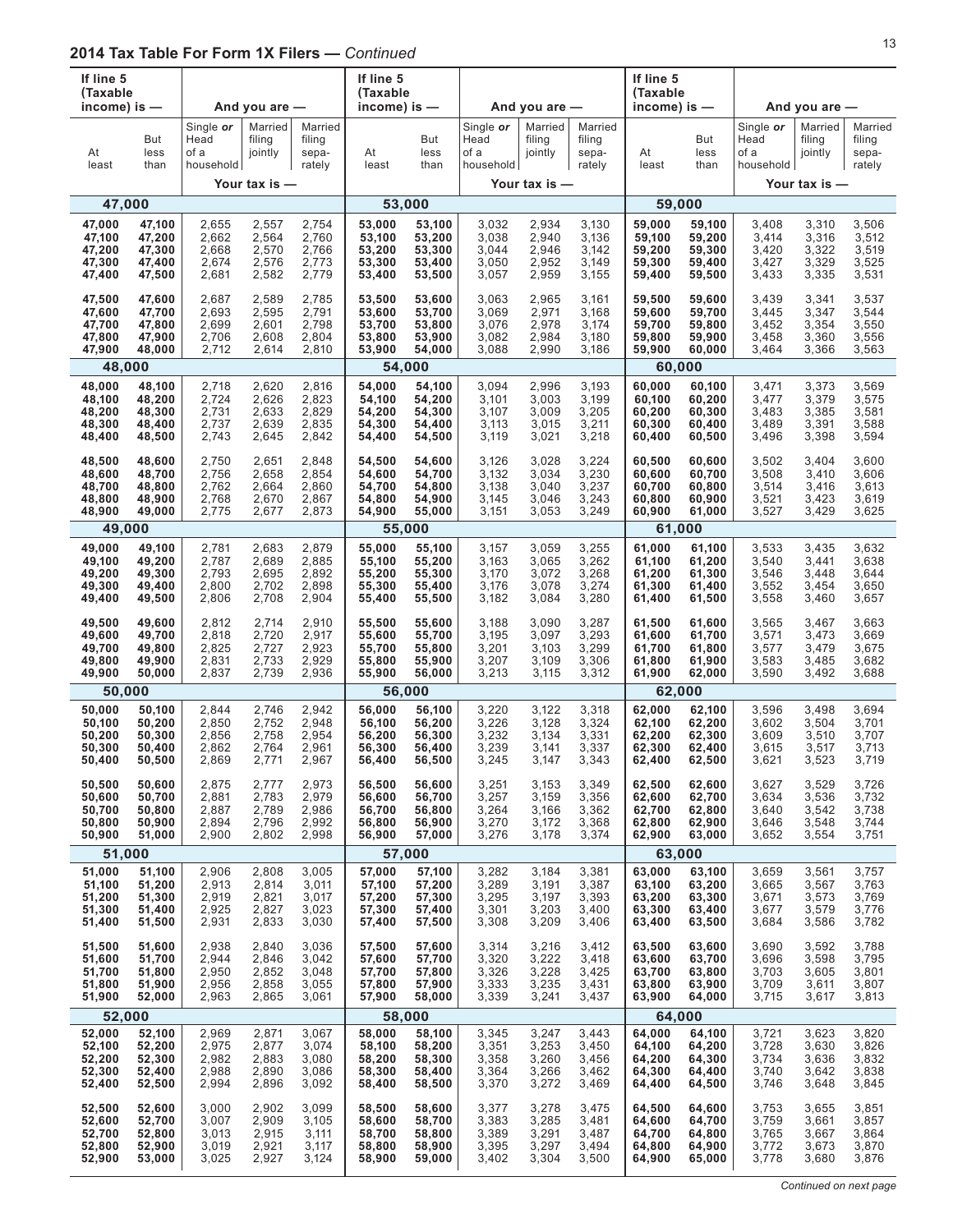| If line 5<br>(Taxable |                     |                                        |                              |                                      | If line 5<br>(Taxable |                     |                                        |                              |                                      | If line 5<br>(Taxable |                     |                                        |                              |                                      |
|-----------------------|---------------------|----------------------------------------|------------------------------|--------------------------------------|-----------------------|---------------------|----------------------------------------|------------------------------|--------------------------------------|-----------------------|---------------------|----------------------------------------|------------------------------|--------------------------------------|
| income) is $-$        |                     |                                        | And you are $-$              |                                      | income) is $-$        |                     |                                        | And you are $-$              |                                      | income) is $-$        |                     |                                        | And you are $-$              |                                      |
| At<br>least           | But<br>less<br>than | Single or<br>Head<br>of a<br>household | Married<br>filing<br>jointly | Married<br>filing<br>sepa-<br>rately | At<br>least           | But<br>less<br>than | Single or<br>Head<br>of a<br>household | Married<br>filing<br>jointly | Married<br>filing<br>sepa-<br>rately | At<br>least           | But<br>less<br>than | Single or<br>Head<br>of a<br>household | Married<br>filing<br>jointly | Married<br>filing<br>sepa-<br>rately |
|                       |                     |                                        | Your tax is $-$              |                                      |                       |                     |                                        | Your tax is $-$              |                                      |                       |                     |                                        | Your tax is —                |                                      |
| 65,000                |                     |                                        |                              |                                      |                       | 71,000              |                                        |                              |                                      |                       | 77,000              |                                        |                              |                                      |
| 65,000                | 65,100              | 3,784                                  | 3,686                        | 3,882                                | 71,000                | 71,100              | 4,160                                  | 4,062                        | 4,259                                | 77,000                | 77,100              | 4,536                                  | 4,438                        | 4,635                                |
| 65,100                | 65,200              | 3,790                                  | 3,692                        | 3,889                                | 71,100                | 71,200              | 4,167                                  | 4,068                        | 4,265                                | 77,100                | 77,200              | 4,543                                  | 4,445                        | 4,641                                |
| 65,200                | 65,300              | 3,797                                  | 3,699                        | 3,895                                | 71,200                | 71,300              | 4,173                                  | 4,075                        | 4,271                                | 77,200                | 77,300              | 4,549                                  | 4,451                        | 4,647                                |
| 65,300                | 65,400              | 3,803                                  | 3,705                        | 3,901                                | 71,300                | 71,400              | 4,179                                  | 4,081                        | 4,277                                | 77,300                | 77,400              | 4,555                                  | 4,457                        | 4,654                                |
| 65,400                | 65,500              | 3,809                                  | 3,711                        | 3,907                                | 71,400                | 71,500              | 4,185                                  | 4,087                        | 4,284                                | 77,400                | 77,500              | 4,562                                  | 4,463                        | 4,660                                |
| 65,500                | 65,600              | 3,815                                  | 3,717                        | 3,914                                | 71,500                | 71,600              | 4,192                                  | 4,094                        | 4,290                                | 77,500                | 77,600              | 4,568                                  | 4,470                        | 4,666                                |
| 65,600                | 65,700              | 3,822                                  | 3,724                        | 3,920                                | 71,600                | 71,700              | 4,198                                  | 4,100                        | 4,296                                | 77,600                | 77,700              | 4,574                                  | 4,476                        | 4,672                                |
| 65,700                | 65,800              | 3,828                                  | 3,730                        | 3,926                                | 71,700                | 71,800              | 4,204                                  | 4,106                        | 4,302                                | 77,700                | 77,800              | 4,580                                  | 4,482                        | 4,679                                |
| 65,800                | 65,900              | 3,834                                  | 3,736                        | 3,933                                | 71,800                | 71,900              | 4,210                                  | 4,112                        | 4,309                                | 77,800                | 77,900              | 4,587                                  | 4,489                        | 4,685                                |
| 65,900                | 66,000              | 3,840                                  | 3,742                        | 3,939                                | 71,900                | 72,000              | 4,217                                  | 4,119                        | 4,315                                | 77,900                | 78,000              | 4,593                                  | 4,495                        | 4,691                                |
| 66,000                |                     |                                        |                              |                                      | 72,000                |                     |                                        |                              |                                      |                       | 78,000              |                                        |                              |                                      |
| 66,000                | 66,100              | 3,847                                  | 3,749                        | 3,945                                | 72,000                | 72,100              | 4,223                                  | 4,125                        | 4,321                                | 78,000                | 78,100              | 4,599                                  | 4,501                        | 4,697                                |
| 66,100                | 66,200              | 3,853                                  | 3,755                        | 3,951                                | 72,100                | 72,200              | 4,229                                  | 4,131                        | 4,328                                | 78,100                | 78,200              | 4,605                                  | 4,507                        | 4,704                                |
| 66,200                | 66,300              | 3,859                                  | 3,761                        | 3,958                                | 72,200                | 72,300              | 4,236                                  | 4,137                        | 4,334                                | 78,200                | 78,300              | 4,612                                  | 4,514                        | 4,710                                |
| 66,300                | 66,400              | 3,866                                  | 3,768                        | 3,964                                | 72,300                | 72,400              | 4,242                                  | 4,144                        | 4,340                                | 78,300                | 78,400              | 4,618                                  | 4,520                        | 4,716                                |
| 66,400                | 66,500              | 3,872                                  | 3,774                        | 3,970                                | 72,400                | 72,500              | 4,248                                  | 4,150                        | 4,346                                | 78,400                | 78,500              | 4,624                                  | 4,526                        | 4,723                                |
| 66,500                | 66,600              | 3,878                                  | 3,780                        | 3,976                                | 72,500                | 72,600              | 4,254                                  | 4,156                        | 4,353                                | 78,500                | 78,600              | 4,631                                  | 4,532                        | 4,729                                |
| 66,600                | 66,700              | 3,884                                  | 3,786                        | 3,983                                | 72,600                | 72,700              | 4,261                                  | 4,163                        | 4,359                                | 78,600                | 78,700              | 4,637                                  | 4,539                        | 4,735                                |
| 66,700                | 66,800              | 3,891                                  | 3,793                        | 3,989                                | 72,700                | 72,800              | 4,267                                  | 4,169                        | 4,365                                | 78,700                | 78,800              | 4,643                                  | 4,545                        | 4,741                                |
| 66,800                | 66,900              | 3,897                                  | 3,799                        | 3,995                                | 72,800                | 72,900              | 4,273                                  | 4,175                        | 4,371                                | 78,800                | 78,900              | 4,649                                  | 4,551                        | 4,748                                |
| 66,900                | 67,000              | 3,903                                  | 3,805                        | 4,001                                | 72,900                | 73,000              | 4,279                                  | 4,181                        | 4,378                                | 78,900                | 79,000              | 4,656                                  | 4,558                        | 4,754                                |
| 67,000                |                     |                                        |                              |                                      | 73,000                |                     |                                        |                              |                                      |                       | 79,000              |                                        |                              |                                      |
| 67,000                | 67,100              | 3,909                                  | 3,811                        | 4,008                                | 73,000                | 73,100              | 4,286                                  | 4,188                        | 4,384                                | 79,000                | 79,100              | 4,662                                  | 4,564                        | 4,760                                |
| 67,100                | 67,200              | 3,916                                  | 3,818                        | 4,014                                | 73,100                | 73,200              | 4,292                                  | 4,194                        | 4,390                                | 79,100                | 79,200              | 4,668                                  | 4,570                        | 4,766                                |
| 67,200                | 67,300              | 3,922                                  | 3,824                        | 4,020                                | 73,200                | 73,300              | 4,298                                  | 4,200                        | 4,396                                | 79,200                | 79,300              | 4,674                                  | 4,576                        | 4,773                                |
| 67,300                | 67,400              | 3,928                                  | 3,830                        | 4,027                                | 73,300                | 73,400              | 4,304                                  | 4,206                        | 4,403                                | 79,300                | 79,400              | 4,681                                  | 4,583                        | 4,779                                |
| 67,400                | 67,500              | 3,935                                  | 3,836                        | 4,033                                | 73,400                | 73,500              | 4,311                                  | 4,213                        | 4,409                                | 79,400                | 79,500              | 4,687                                  | 4,589                        | 4,785                                |
| 67,500                | 67,600              | 3,941                                  | 3,843                        | 4,039                                | 73,500                | 73,600              | 4,317                                  | 4,219                        | 4,415                                | 79,500                | 79,600              | 4,693                                  | 4,595                        | 4,791                                |
| 67,600                | 67,700              | 3,947                                  | 3,849                        | 4,045                                | 73,600                | 73,700              | 4,323                                  | 4,225                        | 4,422                                | 79,600                | 79,700              | 4,699                                  | 4,601                        | 4,798                                |
| 67,700                | 67,800              | 3,953                                  | 3,855                        | 4,052                                | 73,700                | 73,800              | 4,330                                  | 4,232                        | 4,428                                | 79,700                | 79,800              | 4,706                                  | 4,608                        | 4,804                                |
| 67,800                | 67,900              | 3,960                                  | 3,862                        | 4,058                                | 73,800                | 73,900              | 4,336                                  | 4,238                        | 4,434                                | 79,800                | 79,900              | 4,712                                  | 4,614                        | 4,810                                |
| 67,900                | 68,000              | 3,966                                  | 3,868                        | 4,064                                | 73,900                | 74,000              | 4,342                                  | 4,244                        | 4,440                                | 79,900                | 80,000              | 4,718                                  | 4,620                        | 4,817                                |
| 68,000                |                     |                                        |                              |                                      | 74.000                |                     |                                        |                              |                                      |                       | 80,000              |                                        |                              |                                      |
| 68,000                | 68,100              | 3,972                                  | 3,874                        | 4,070                                | 74,000                | 74,100              | 4,348                                  | 4,250                        | 4,447                                | 80,000                | 80,100              | 4,725                                  | 4,627                        | 4,823                                |
| 68,100                | 68,200              | 3,978                                  | 3,880                        | 4,077                                | 74,100                | 74,200              | 4,355                                  | 4,257                        | 4,453                                | 80,100                | 80,200              | 4,731                                  | 4,633                        | 4,829                                |
| 68,200                | 68,300              | 3,985                                  | 3,887                        | 4,083                                | 74,200                | 74,300              | 4,361                                  | 4,263                        | 4,459                                | 80,200                | 80,300              | 4,737                                  | 4,639                        | 4,835                                |
| 68,300                | 68,400              | 3,991                                  | 3,893                        | 4,089                                | 74,300                | 74,400              | 4,367                                  | 4,269                        | 4,465                                | 80,300                | 80,400              | 4,743                                  | 4,645                        | 4,842                                |
| 68,400                | 68,500              | 3,997                                  | 3,899                        | 4,096                                | 74,400                | 74,500              | 4,373                                  | 4,275                        | 4,472                                | 80,400                | 80,500              | 4,750                                  | 4,652                        | 4,848                                |
| 68,500                | 68,600              | 4,004                                  | 3,905                        | 4,102                                | 74,500                | 74,600              | 4,380                                  | 4,282                        | 4,478                                | 80,500                | 80,600              | 4,756                                  | 4,658                        | 4,854                                |
| 68,600                | 68,700              | 4,010                                  | 3,912                        | 4,108                                | 74,600                | 74,700              | 4,386                                  | 4,288                        | 4,484                                | 80,600                | 80,700              | 4,762                                  | 4,664                        | 4,860                                |
| 68,700                | 68,800              | 4,016                                  | 3,918                        | 4,114                                | 74,700                | 74,800              | 4,392                                  | 4,294                        | 4,491                                | 80,700                | 80,800              | 4,768                                  | 4,670                        | 4,867                                |
| 68,800                | 68,900              | 4,022                                  | 3,924                        | 4,121                                | 74,800                | 74,900              | 4,399                                  | 4,300                        | 4,497                                | 80,800                | 80,900              | 4,775                                  | 4,677                        | 4,873                                |
| 68,900                | 69,000              | 4,029                                  | 3,931                        | 4,127                                | 74,900                | 75,000              | 4,405                                  | 4,307                        | 4,503                                | 80,900                | 81,000              | 4,781                                  | 4,683                        | 4,879                                |
| 69,000                |                     |                                        |                              |                                      | 75,000                |                     |                                        |                              |                                      |                       | 81,000              |                                        |                              |                                      |
| 69,000                | 69,100              | 4,035                                  | 3,937                        | 4,133                                | 75,000                | 75,100              | 4,411                                  | 4,313                        | 4,509                                | 81,000                | 81,100              | 4,787                                  | 4,689                        | 4,886                                |
| 69,100                | 69,200              | 4,041                                  | 3,943                        | 4,139                                | 75,100                | 75,200              | 4,417                                  | 4,319                        | 4,516                                | 81,100                | 81,200              | 4,794                                  | 4,695                        | 4,892                                |
| 69,200                | 69,300              | 4,047                                  | 3,949                        | 4,146                                | 75,200                | 75,300              | 4,424                                  | 4,326                        | 4,522                                | 81,200                | 81,300              | 4,800                                  | 4,702                        | 4,898                                |
| 69,300                | 69,400              | 4,054                                  | 3,956                        | 4,152                                | 75,300                | 75,400              | 4,430                                  | 4,332                        | 4,528                                | 81,300                | 81,400              | 4,806                                  | 4,708                        | 4,904                                |
| 69,400                | 69,500              | 4,060                                  | 3,962                        | 4,158                                | 75,400                | 75,500              | 4,436                                  | 4,338                        | 4,534                                | 81,400                | 81,500              | 4,812                                  | 4,714                        | 4,911                                |
| 69,500                | 69,600              | 4,066                                  | 3,968                        | 4,164                                | 75,500                | 75,600              | 4,442                                  | 4,344                        | 4,541                                | 81,500                | 81,600              | 4,819                                  | 4,721                        | 4,917                                |
| 69,600                | 69,700              | 4,072                                  | 3,974                        | 4,171                                | 75,600                | 75,700              | 4,449                                  | 4,351                        | 4,547                                | 81,600                | 81,700              | 4,825                                  | 4,727                        | 4,923                                |
| 69,700                | 69,800              | 4,079                                  | 3,981                        | 4,177                                | 75,700                | 75,800              | 4,455                                  | 4,357                        | 4,553                                | 81,700                | 81,800              | 4,831                                  | 4,733                        | 4,929                                |
| 69,800                | 69,900              | 4,085                                  | 3,987                        | 4,183                                | 75,800                | 75,900              | 4,461                                  | 4,363                        | 4,560                                | 81,800                | 81,900              | 4,837                                  | 4,739                        | 4,936                                |
| 69,900                | 70,000              | 4,091                                  | 3,993                        | 4,190                                | 75,900                | 76,000              | 4,467                                  | 4,369                        | 4,566                                | 81,900                | 82,000              | 4,844                                  | 4,746                        | 4,942                                |
| 70,000                |                     |                                        |                              |                                      | 76,000                |                     |                                        |                              |                                      |                       | 82,000              |                                        |                              |                                      |
| 70,000                | 70,100              | 4,098                                  | 4,000                        | 4,196                                | 76,000                | 76,100              | 4,474                                  | 4,376                        | 4,572                                | 82,000                | 82,100              | 4,850                                  | 4,752                        | 4,948                                |
| 70,100                | 70,200              | 4,104                                  | 4,006                        | 4,202                                | 76,100                | 76,200              | 4,480                                  | 4,382                        | 4,578                                | 82,100                | 82,200              | 4,856                                  | 4,758                        | 4,955                                |
| 70,200                | 70,300              | 4,110                                  | 4,012                        | 4,208                                | 76,200                | 76,300              | 4,486                                  | 4,388                        | 4,585                                | 82,200                | 82,300              | 4,863                                  | 4,764                        | 4,961                                |
| 70,300                | 70,400              | 4,116                                  | 4,018                        | 4,215                                | 76,300                | 76,400              | 4,493                                  | 4,395                        | 4,591                                | 82,300                | 82,400              | 4,869                                  | 4,771                        | 4,967                                |
| 70,400                | 70,500              | 4,123                                  | 4,025                        | 4,221                                | 76,400                | 76,500              | 4,499                                  | 4,401                        | 4,597                                | 82,400                | 82,500              | 4,875                                  | 4,777                        | 4,973                                |
| 70,500                | 70,600              | 4,129                                  | 4,031                        | 4,227                                | 76,500                | 76,600              | 4,505                                  | 4,407                        | 4,603                                | 82,500                | 82,600              | 4,881                                  | 4,783                        | 4,980                                |
| 70,600                | 70,700              | 4,135                                  | 4,037                        | 4,233                                | 76,600                | 76,700              | 4,511                                  | 4,413                        | 4,610                                | 82,600                | 82,700              | 4,888                                  | 4,790                        | 4,986                                |
| 70,700                | 70,800              | 4,141                                  | 4,043                        | 4,240                                | 76,700                | 76,800              | 4,518                                  | 4,420                        | 4,616                                | 82,700                | 82,800              | 4,894                                  | 4,796                        | 4,992                                |
| 70,800                | 70,900              | 4,148                                  | 4,050                        | 4,246                                | 76,800                | 76,900              | 4,524                                  | 4,426                        | 4,622                                | 82,800                | 82,900              | 4,900                                  | 4,802                        | 4,998                                |
| 70,900                | 71,000              | 4,154                                  | 4,056                        | 4,252                                | 76,900                | 77,000              | 4,530                                  | 4,432                        | 4,628                                | 82,900                | 83,000              | 4,906                                  | 4,808                        | 5,005                                |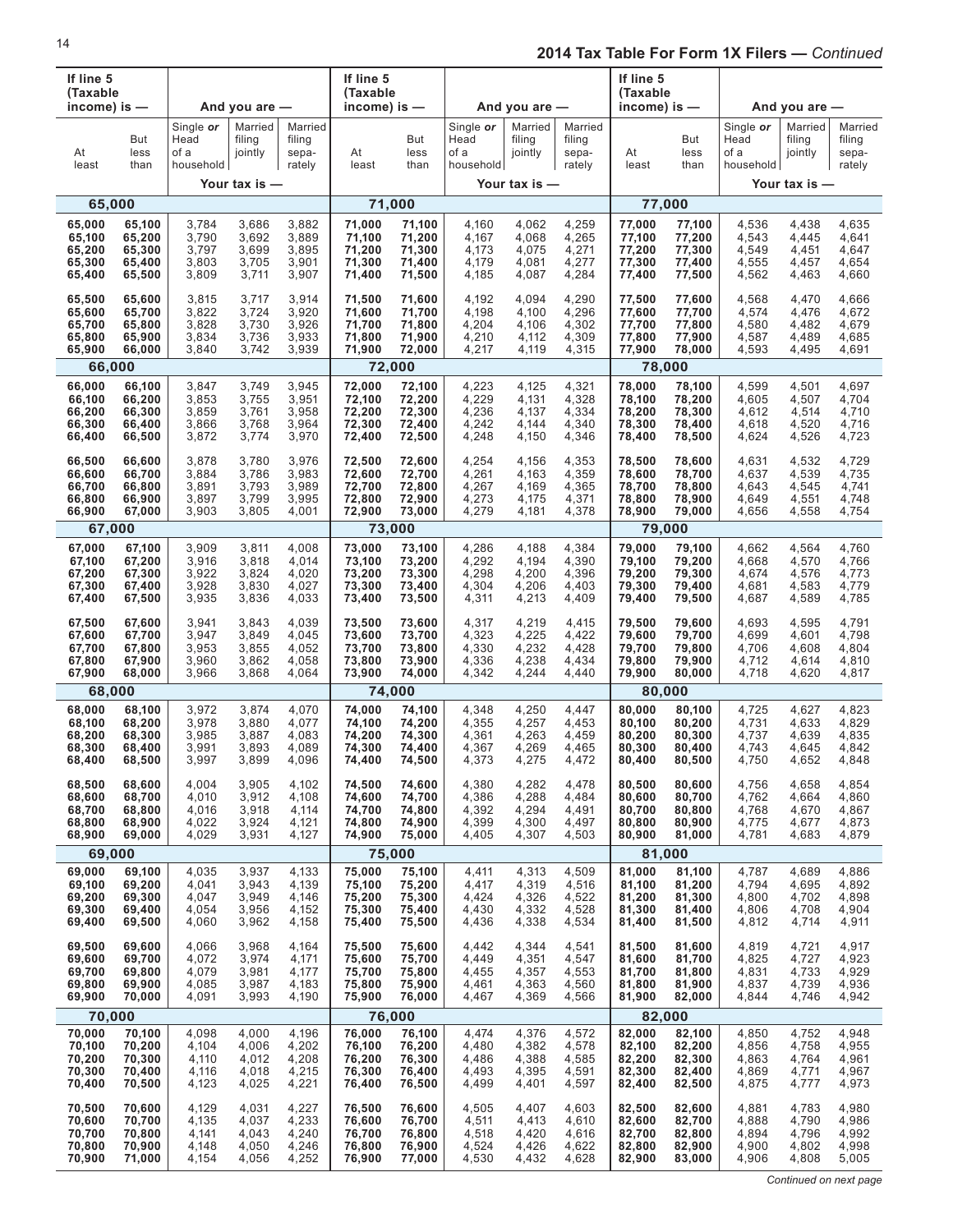| If line 5<br>(Taxable<br>income) is $-$        |                                                |                                           | And you are -                             |                                           | If line 5<br>(Taxable<br>income) is $-$        |                                                |                                           | And you are $-$                           |                                           | If line 5<br>(Taxable<br>income) is $-$        |                                                 |                                           | And you are -                             |                                           |
|------------------------------------------------|------------------------------------------------|-------------------------------------------|-------------------------------------------|-------------------------------------------|------------------------------------------------|------------------------------------------------|-------------------------------------------|-------------------------------------------|-------------------------------------------|------------------------------------------------|-------------------------------------------------|-------------------------------------------|-------------------------------------------|-------------------------------------------|
| At<br>least                                    | But<br>less<br>than                            | Single or<br>Head<br>of a<br>household    | Married<br>filing<br>jointly              | Married<br>filing<br>sepa-<br>rately      | At<br>least                                    | But<br>less<br>than                            | Single or<br>Head<br>of a<br>household    | Married<br>filing<br>jointly              | Married<br>filing<br>sepa-<br>rately      | At<br>least                                    | But<br>less<br>than                             | Single or<br>Head<br>of a<br>household    | Married<br>filing<br>jointly              | Married<br>filing<br>sepa-<br>rately      |
|                                                |                                                |                                           | Your tax is -                             |                                           |                                                |                                                |                                           | Your tax is $-$                           |                                           |                                                |                                                 |                                           | Your tax is -                             |                                           |
| 83,000                                         |                                                |                                           |                                           |                                           |                                                | 89,000                                         |                                           |                                           |                                           |                                                | 95,000                                          |                                           |                                           |                                           |
| 83,000<br>83,100<br>83,200<br>83,300<br>83,400 | 83,100<br>83,200<br>83,300<br>83,400<br>83,500 | 4,913<br>4,919<br>4,925<br>4,931<br>4,938 | 4,815<br>4,821<br>4,827<br>4,833<br>4,840 | 5,011<br>5,017<br>5,023<br>5,030<br>5,036 | 89,000<br>89.100<br>89,200<br>89,300<br>89,400 | 89,100<br>89,200<br>89,300<br>89,400<br>89,500 | 5,289<br>5,295<br>5,301<br>5,308<br>5,314 | 5,191<br>5,197<br>5,203<br>5,210<br>5,216 | 5,387<br>5,393<br>5,400<br>5,406<br>5,412 | 95,000<br>95,100<br>95,200<br>95,300<br>95,400 | 95,100<br>95,200<br>95,300<br>95,400<br>95,500  | 5,665<br>5,671<br>5,678<br>5,684<br>5,690 | 5,567<br>5,573<br>5,580<br>5,586<br>5,592 | 5,763<br>5,770<br>5,776<br>5,782<br>5,788 |
| 83,500<br>83,600<br>83,700<br>83,800<br>83,900 | 83,600<br>83,700<br>83,800<br>83,900<br>84,000 | 4,944<br>4,950<br>4,957<br>4,963<br>4,969 | 4,846<br>4,852<br>4,859<br>4,865<br>4,871 | 5,042<br>5,049<br>5,055<br>5,061<br>5,067 | 89,500<br>89,600<br>89,700<br>89,800<br>89,900 | 89,600<br>89,700<br>89,800<br>89,900<br>90,000 | 5,320<br>5,326<br>5,333<br>5,339<br>5,345 | 5,222<br>5,228<br>5,235<br>5,241<br>5,247 | 5,418<br>5,425<br>5,431<br>5,437<br>5,444 | 95,500<br>95,600<br>95,700<br>95,800<br>95,900 | 95,600<br>95,700<br>95,800<br>95,900<br>96,000  | 5,696<br>5,703<br>5,709<br>5,715<br>5,721 | 5,598<br>5,605<br>5,611<br>5,617<br>5,623 | 5,795<br>5,801<br>5,807<br>5,814<br>5,820 |
| 84,000                                         |                                                |                                           |                                           |                                           |                                                | 90,000                                         |                                           |                                           |                                           |                                                | 96,000                                          |                                           |                                           |                                           |
| 84,000<br>84,100<br>84,200<br>84,300<br>84,400 | 84,100<br>84,200<br>84,300<br>84,400<br>84,500 | 4,975<br>4,982<br>4,988<br>4,994<br>5,000 | 4,877<br>4,884<br>4,890<br>4,896<br>4,902 | 5,074<br>5,080<br>5,086<br>5,092<br>5,099 | 90,000<br>90,100<br>90,200<br>90,300<br>90,400 | 90,100<br>90,200<br>90,300<br>90,400<br>90,500 | 5,352<br>5,358<br>5,364<br>5,370<br>5,377 | 5,254<br>5,260<br>5,266<br>5,272<br>5,279 | 5,450<br>5,456<br>5,462<br>5,469<br>5,475 | 96,000<br>96,100<br>96,200<br>96,300<br>96,400 | 96,100<br>96,200<br>96,300<br>96,400<br>96,500  | 5,728<br>5,734<br>5,740<br>5,747<br>5,753 | 5,630<br>5,636<br>5,642<br>5,649<br>5,655 | 5,826<br>5,832<br>5,839<br>5,845<br>5,851 |
| 84,500<br>84,600<br>84,700<br>84,800<br>84,900 | 84,600<br>84,700<br>84,800<br>84,900<br>85,000 | 5,007<br>5,013<br>5,019<br>5,026<br>5,032 | 4,909<br>4,915<br>4,921<br>4,927<br>4,934 | 5,105<br>5,111<br>5,118<br>5,124<br>5,130 | 90,500<br>90,600<br>90,700<br>90,800<br>90,900 | 90,600<br>90,700<br>90,800<br>90,900<br>91,000 | 5,383<br>5,389<br>5,395<br>5,402<br>5,408 | 5,285<br>5,291<br>5,297<br>5,304<br>5,310 | 5,481<br>5,487<br>5,494<br>5,500<br>5,506 | 96,500<br>96,600<br>96,700<br>96,800<br>96,900 | 96,600<br>96,700<br>96,800<br>96,900<br>97,000  | 5,759<br>5,765<br>5,772<br>5,778<br>5,784 | 5,661<br>5,667<br>5,674<br>5,680<br>5,686 | 5,857<br>5,864<br>5,870<br>5,876<br>5,882 |
| 85,000                                         |                                                |                                           |                                           |                                           |                                                | 91,000                                         |                                           |                                           |                                           |                                                | 97,000                                          |                                           |                                           |                                           |
| 85,000<br>85,100<br>85,200<br>85,300<br>85,400 | 85,100<br>85,200<br>85,300<br>85,400<br>85,500 | 5,038<br>5,044<br>5,051<br>5,057<br>5,063 | 4,940<br>4,946<br>4,953<br>4,959<br>4,965 | 5,136<br>5,143<br>5,149<br>5,155<br>5,161 | 91,000<br>91,100<br>91,200<br>91,300<br>91,400 | 91,100<br>91,200<br>91,300<br>91,400<br>91,500 | 5,414<br>5,421<br>5,427<br>5,433<br>5,439 | 5,316<br>5,322<br>5,329<br>5,335<br>5,341 | 5,513<br>5,519<br>5,525<br>5,531<br>5,538 | 97,000<br>97,100<br>97,200<br>97,300<br>97,400 | 97,100<br>97,200<br>97,300<br>97,400<br>97,500  | 5,790<br>5,797<br>5,803<br>5,809<br>5,816 | 5,692<br>5,699<br>5,705<br>5,711<br>5,717 | 5,889<br>5,895<br>5,901<br>5,908<br>5,914 |
| 85,500<br>85,600<br>85,700<br>85,800<br>85,900 | 85,600<br>85,700<br>85,800<br>85,900<br>86,000 | 5,069<br>5,076<br>5,082<br>5,088<br>5,094 | 4,971<br>4,978<br>4,984<br>4,990<br>4,996 | 5,168<br>5,174<br>5,180<br>5,187<br>5,193 | 91,500<br>91,600<br>91,700<br>91,800<br>91,900 | 91,600<br>91,700<br>91,800<br>91,900<br>92,000 | 5,446<br>5,452<br>5,458<br>5,464<br>5,471 | 5,348<br>5,354<br>5,360<br>5,366<br>5,373 | 5,544<br>5,550<br>5,556<br>5,563<br>5,569 | 97,500<br>97,600<br>97,700<br>97,800<br>97,900 | 97,600<br>97,700<br>97,800<br>97,900<br>98,000  | 5,822<br>5,828<br>5,834<br>5,841<br>5,847 | 5,724<br>5,730<br>5,736<br>5,743<br>5,749 | 5,920<br>5,926<br>5,933<br>5,939<br>5,945 |
| 86,000                                         |                                                |                                           |                                           |                                           |                                                | 92,000                                         |                                           |                                           |                                           |                                                | 98,000                                          |                                           |                                           |                                           |
| 86,000<br>86,100<br>86,200<br>86,300<br>86,400 | 86,100<br>86,200<br>86,300<br>86.400<br>86,500 | 5,101<br>5,107<br>5,113<br>5,120<br>5,126 | 5.003<br>5,009<br>5,015<br>5,022<br>5,028 | 5,199<br>5,205<br>5,212<br>5,218<br>5,224 | 92,000<br>92,100<br>92,200<br>92,300<br>92,400 | 92,100<br>92,200<br>92,300<br>92,400<br>92,500 | 5,477<br>5,483<br>5,490<br>5,496<br>5,502 | 5,379<br>5,385<br>5,391<br>5,398<br>5,404 | 5,575<br>5,582<br>5,588<br>5,594<br>5,600 | 98,000<br>98,100<br>98,200<br>98,300<br>98,400 | 98,100<br>98,200<br>98,300<br>98,400<br>98,500  | 5,853<br>5,859<br>5,866<br>5,872<br>5,878 | 5,755<br>5,761<br>5,768<br>5,774<br>5,780 | 5,951<br>5,958<br>5,964<br>5,970<br>5,977 |
| 86,500<br>86,600<br>86,700<br>86,800<br>86,900 | 86,600<br>86,700<br>86,800<br>86,900<br>87,000 | 5,132<br>5,138<br>5,145<br>5,151<br>5,157 | 5,034<br>5,040<br>5,047<br>5,053<br>5,059 | 5,230<br>5,237<br>5,243<br>5,249<br>5,255 | 92,500<br>92,600<br>92,700<br>92,800<br>92,900 | 92,600<br>92,700<br>92,800<br>92,900<br>93,000 | 5,508<br>5,515<br>5,521<br>5,527<br>5,533 | 5,410<br>5,417<br>5,423<br>5,429<br>5,435 | 5,607<br>5,613<br>5,619<br>5,625<br>5,632 | 98,500<br>98,600<br>98,700<br>98,800<br>98,900 | 98,600<br>98,700<br>98,800<br>98,900<br>99,000  | 5,885<br>5,891<br>5,897<br>5,903<br>5,910 | 5,786<br>5,793<br>5,799<br>5,805<br>5,812 | 5,983<br>5,989<br>5,995<br>6,002<br>6,008 |
|                                                | 87,000                                         |                                           |                                           |                                           |                                                | 93,000                                         |                                           |                                           |                                           |                                                | 99,000                                          |                                           |                                           |                                           |
| 87,000<br>87,100<br>87,200<br>87,300<br>87,400 | 87,100<br>87,200<br>87,300<br>87,400<br>87,500 | 5,163<br>5,170<br>5,176<br>5,182<br>5,189 | 5,065<br>5,072<br>5,078<br>5,084<br>5,090 | 5,262<br>5,268<br>5,274<br>5,281<br>5,287 | 93,000<br>93,100<br>93,200<br>93,300<br>93,400 | 93,100<br>93,200<br>93,300<br>93,400<br>93,500 | 5,540<br>5,546<br>5,552<br>5,558<br>5,565 | 5,442<br>5,448<br>5,454<br>5,460<br>5,467 | 5,638<br>5,644<br>5,650<br>5,657<br>5,663 | 99,000<br>99,100<br>99,200<br>99,300<br>99,400 | 99,100<br>99,200<br>99,300<br>99,400<br>99,500  | 5,916<br>5,922<br>5,928<br>5,935<br>5,941 | 5,818<br>5,824<br>5,830<br>5,837<br>5,843 | 6,014<br>6,020<br>6,027<br>6,033<br>6,039 |
| 87,500<br>87,600<br>87,700<br>87,800<br>87,900 | 87,600<br>87,700<br>87,800<br>87,900<br>88,000 | 5,195<br>5,201<br>5,207<br>5,214<br>5,220 | 5,097<br>5,103<br>5,109<br>5,116<br>5,122 | 5,293<br>5,299<br>5,306<br>5,312<br>5,318 | 93,500<br>93,600<br>93,700<br>93,800<br>93,900 | 93,600<br>93,700<br>93,800<br>93,900<br>94,000 | 5,571<br>5,577<br>5,584<br>5,590<br>5,596 | 5,473<br>5,479<br>5,486<br>5,492<br>5,498 | 5,669<br>5,676<br>5,682<br>5,688<br>5,694 | 99,500<br>99,600<br>99,700<br>99,800<br>99,900 | 99,600<br>99,700<br>99,800<br>99,900<br>100,000 | 5,947<br>5,953<br>5,960<br>5,966<br>5,972 | 5,849<br>5,855<br>5,862<br>5,868<br>5,874 | 6,045<br>6,052<br>6,058<br>6,064<br>6,071 |
| 88,000                                         |                                                |                                           |                                           |                                           |                                                | 94,000                                         |                                           |                                           |                                           |                                                |                                                 |                                           |                                           |                                           |
| 88,000<br>88,100<br>88,200<br>88,300<br>88,400 | 88,100<br>88,200<br>88,300<br>88,400<br>88,500 | 5,226<br>5,232<br>5,239<br>5,245<br>5,251 | 5,128<br>5,134<br>5,141<br>5,147<br>5,153 | 5,324<br>5,331<br>5,337<br>5,343<br>5,350 | 94,000<br>94,100<br>94,200<br>94,300<br>94,400 | 94,100<br>94,200<br>94,300<br>94,400<br>94,500 | 5,602<br>5,609<br>5,615<br>5,621<br>5,627 | 5,504<br>5,511<br>5,517<br>5,523<br>5,529 | 5,701<br>5,707<br>5,713<br>5,719<br>5,726 |                                                |                                                 | \$100,000 or over -<br>use the            |                                           |                                           |
| 88,500<br>88,600<br>88,700<br>88,800<br>88,900 | 88,600<br>88,700<br>88,800<br>88,900<br>89,000 | 5,258<br>5,264<br>5,270<br>5,276<br>5,283 | 5,159<br>5,166<br>5,172<br>5,178<br>5,185 | 5,356<br>5,362<br>5,368<br>5,375<br>5,381 | 94,500<br>94,600<br>94,700<br>94,800<br>94,900 | 94,600<br>94,700<br>94,800<br>94,900<br>95,000 | 5,634<br>5,640<br>5,646<br>5,653<br>5,659 | 5,536<br>5,542<br>5,548<br>5,554<br>5,561 | 5,732<br>5,738<br>5,745<br>5,751<br>5,757 | <b>Tax Computation Worksheet</b><br>on page 16 |                                                 |                                           |                                           |                                           |